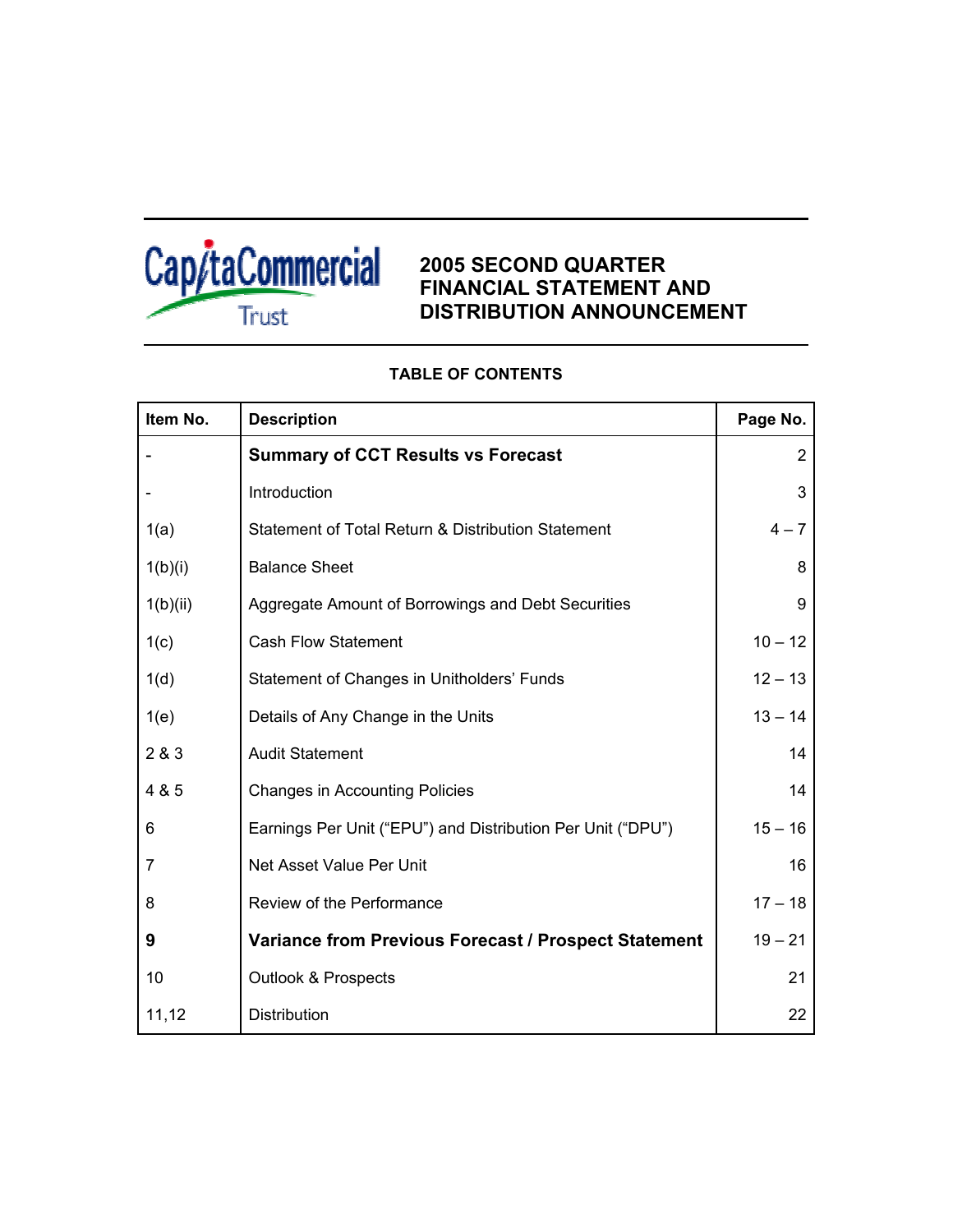### **SUMMARY OF CCT RESULTS (ACTUAL VS FORECAST)**

|                                                                         | 1 Jan $05 -$<br>30 Jun 05              | 29 April 2005 to 30 June 2005           |                       |                                |            |
|-------------------------------------------------------------------------|----------------------------------------|-----------------------------------------|-----------------------|--------------------------------|------------|
|                                                                         | <b>Actual</b>                          | Actual                                  | Forecast <sup>'</sup> | Favourable /<br>(Unfavourable) |            |
|                                                                         | S\$'000                                | S\$'000                                 | S\$'000               | S\$'000                        | %          |
| Gross Revenue                                                           | 56,238                                 | 20,206                                  | 19,482                | 724                            | 3.7        |
| Net Property Income                                                     | 41,252                                 | 14,818                                  | 14,241                | 577                            | 4.1        |
| Net Income                                                              | 29,217                                 | 10,316                                  | 10,051                | 265                            | 2.6        |
| Taxable Income Available for<br>Distribution to Unitholders             | 29,260                                 | 10,267                                  | 9,965                 | 302                            | 3.0        |
| Distributable Income to Unitholders <sup>2</sup>                        | 27,797                                 | 9,754                                   | 9,467                 | 287                            | 3.0        |
| <b>Distribution Per Unit (cents)</b><br>For period<br><b>Annualised</b> | 3.24 <sub>¢</sub><br>6.53 <sub>c</sub> | 1.09 $\phi$<br>6.32 $\boldsymbol{\phi}$ | 1.06 $\phi$<br>6.14¢  | 0.03¢<br>0.18¢                 | 2.8<br>2.9 |

#### **Footnotes**

(1) The forecast is based on management's forecast for the period 29 April 2005 to 30 June 2005. This, together with the forecast for the period 1 July 2005 to 31 December 2005, is the forecast shown in the Offer Information Statement dated 21 April 2005 for the equity fund raising to acquire HSBC Building.

(2) The distributable income to unitholders is based on 95% of the taxable income available for distribution to unitholders.

### **Refer to Section 9 for the details.**

### **DISTRIBUTION & BOOKS CLOSURE DATE**

| <b>Stock Counter</b> | <b>Distribution Period</b>    | <b>Distribution Type</b> | Distribution Rate |
|----------------------|-------------------------------|--------------------------|-------------------|
| CapitaComm           | 1 January 2005 - 30 June 2005 | Income                   | $3.24$ cents      |
| CapitaComm A         | 29 April 2005 - 30 June 2005  | Income                   | $1.09$ cents      |

| Books Closure Date  | 1 August 2005  |
|---------------------|----------------|
| <b>Payment Date</b> | 29 August 2005 |

**The CapitaComm A stock counter will be merged with the main stock counter, CapitaComm, once units under both stock counters commenced trading on an "ex" basis at 9.00 a.m. on Thursday, 28 July 2005.**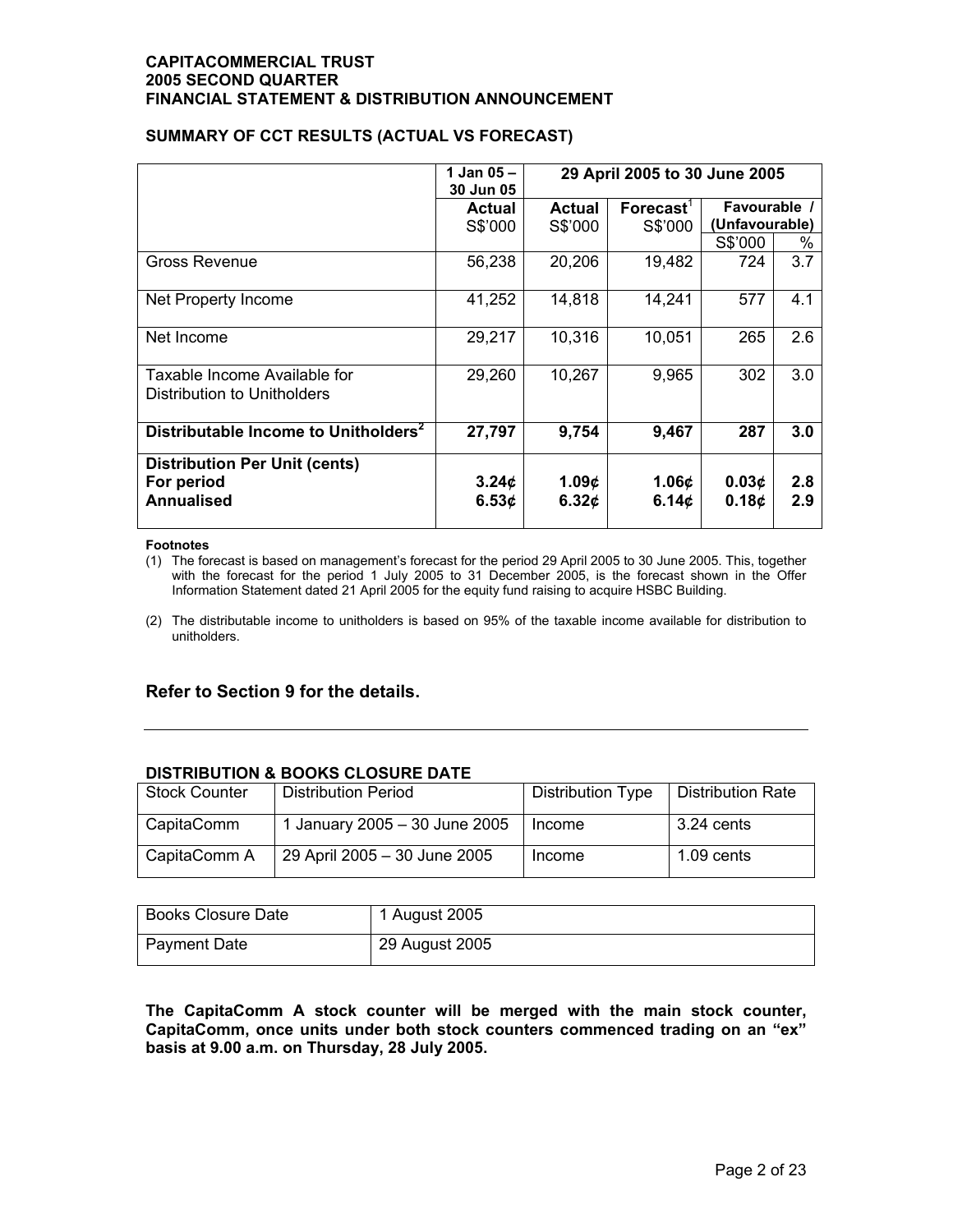### **INTRODUCTION**

CapitaCommercial Trust (CCT) was established under a Trust Deed dated 6 February 2004 entered into between CapitaCommercial Trust Management Limited (as manager of CCT) (the "Manager") and HSBC Institutional Trust Services (Singapore) Limited (as trustee of CCT), as amended by a First Supplemental Deed dated 15 July 2005.

CCT acquired Capital Tower, Starhub Centre, Robinson Point, Bugis Village, Golden Shoe Car Park and Market Street Car Park on 23 February 2004 through acquiring all the shares in the respective companies which owned each of the properties. CCT agreed with the vendors of these property holding companies that the income of the property holding companies up to and including 29 February 2004 will accrue to the respective vendors. These six property holding companies subsequently commenced liquidation and the respective properties were transferred to CCT as distribution in specie on 1 March 2004. Separately, on 1 March 2004, CCT acquired 6 Battery Road.

All the units were listed on Singapore Exchange Securities Trading Limited (the "SGX-ST") since the commencement of "when issued" trading in the Units on 11 May 2004. The Units began trading on a "ready" basis on the SGX-ST on 17 May 2004.

CCT acquired and added HSBC Building to its portfolio on 29 April 2005. As at 30 June 2005, CCT's portfolio comprise of 8 properties, namely Capital Tower, 6 Battery Road, HSBC Building, Starhub Centre, Robinson Point, Bugis Village, Golden Shoe Car Park and Market Street Car Park.

The comparative prior period financial results for 1H 2004 is only for income derived for the period of 1 March 2004 to 30 June 2004 as CCT's acquisition of the initial seven properties were completed on 1 March 2004.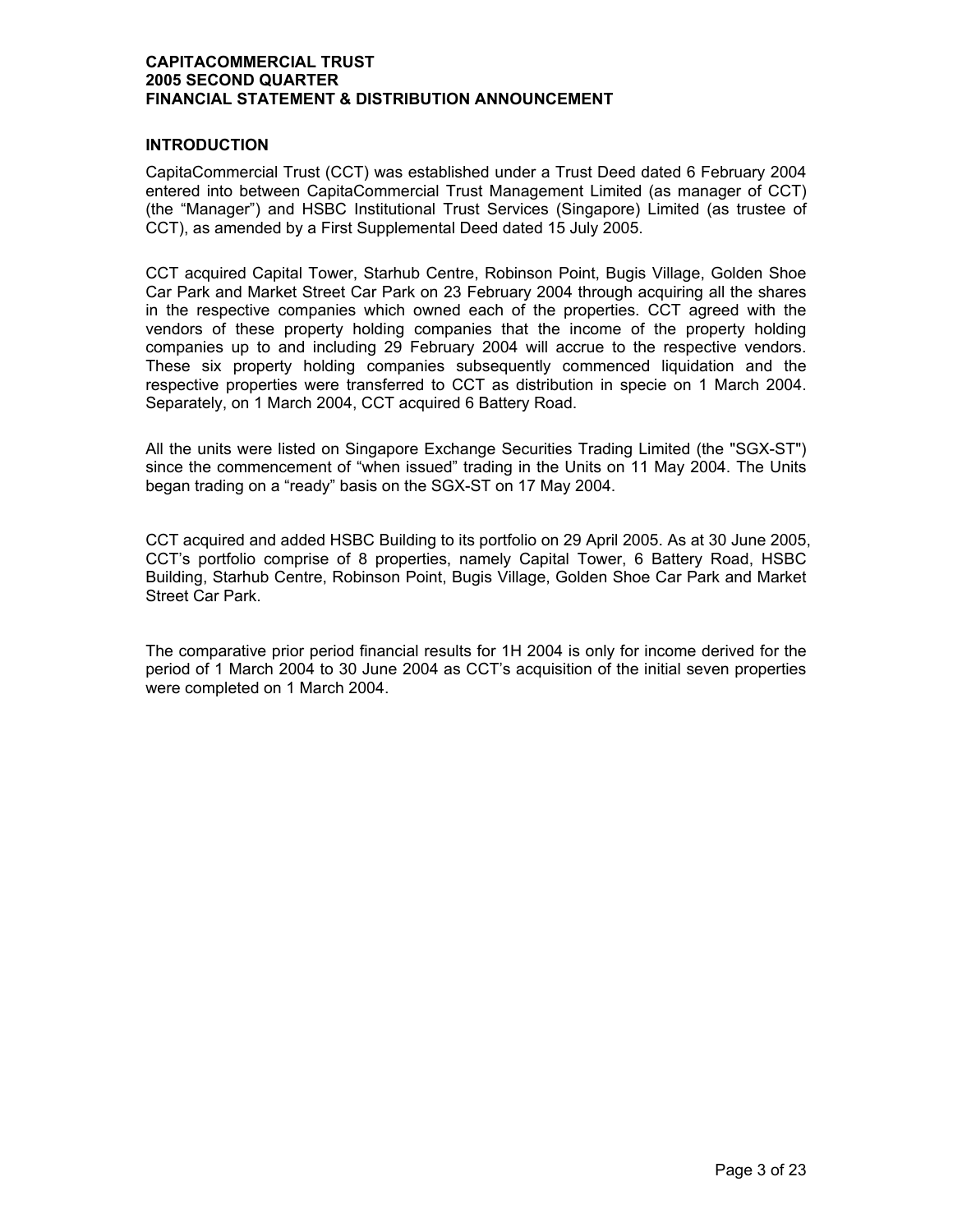**1(a)(i) Statement of Total Return & Distribution Statement (2Q 2005 vs 2Q 2004) (For a review of the performance, please refer to paragraph 8 on page 18)**

|                                                | $2Q$ $2005^1$<br>S\$'000 | 2Q 2004<br>S\$'000 | Change<br>℅ |
|------------------------------------------------|--------------------------|--------------------|-------------|
| <b>Statement of Total Return</b>               |                          |                    |             |
| Gross rental income                            | 24,838                   | 23,320             | 6.5         |
| Car park income                                | 2,489                    | 2,254              | 10.4        |
| Other income                                   | 1,470                    | 1,154              | 27.4        |
| <b>Gross revenue</b>                           | 28,797                   | 26,728             | 7.7         |
| Property management fees                       | (623)                    | (582)              | 7.0         |
| Property tax                                   | (1,876)                  | (2,097)            | (10.5)      |
| Other property operating expenses <sup>2</sup> | (4, 911)                 | (5, 190)           | (5.4)       |
| <b>Property operating expenses</b>             | (7, 410)                 | (7, 869)           | (5.8)       |
| Net property income                            | 21,387                   | 18,859             | 13.4        |
| Interest income                                | 149                      | 10                 | 1,390.0     |
| Manager's management fees                      | (1, 390)                 | (1, 310)           | 6.1         |
| Trust expenses                                 | (962)                    | (667)              | 44.2        |
| Borrowing costs                                | (3,998)                  | (3, 544)           | 12.8        |
| <b>Net income</b>                              | 15,186                   | 13,348             | 13.8        |
| Total return for the period before income tax  | 15,186                   | 13,348             | 13.8        |
| Income tax                                     | (151)                    | (1, 368)           | (89.0)      |
| Total return for the period after income tax   | 15,035                   | 11,980             | 25.5        |

#### **Distribution Statement**

| Net income                                                  | 15,186 | 13,348     | 13.8   |
|-------------------------------------------------------------|--------|------------|--------|
| Net tax adjustments $3$                                     | 35     | 106        | (67.0) |
| Taxable income available for distribution to<br>unitholders | 15,221 | 13,454     | 13.1   |
| Distributable income to unitholders                         | 14,460 | $10,942^4$ | 32.2   |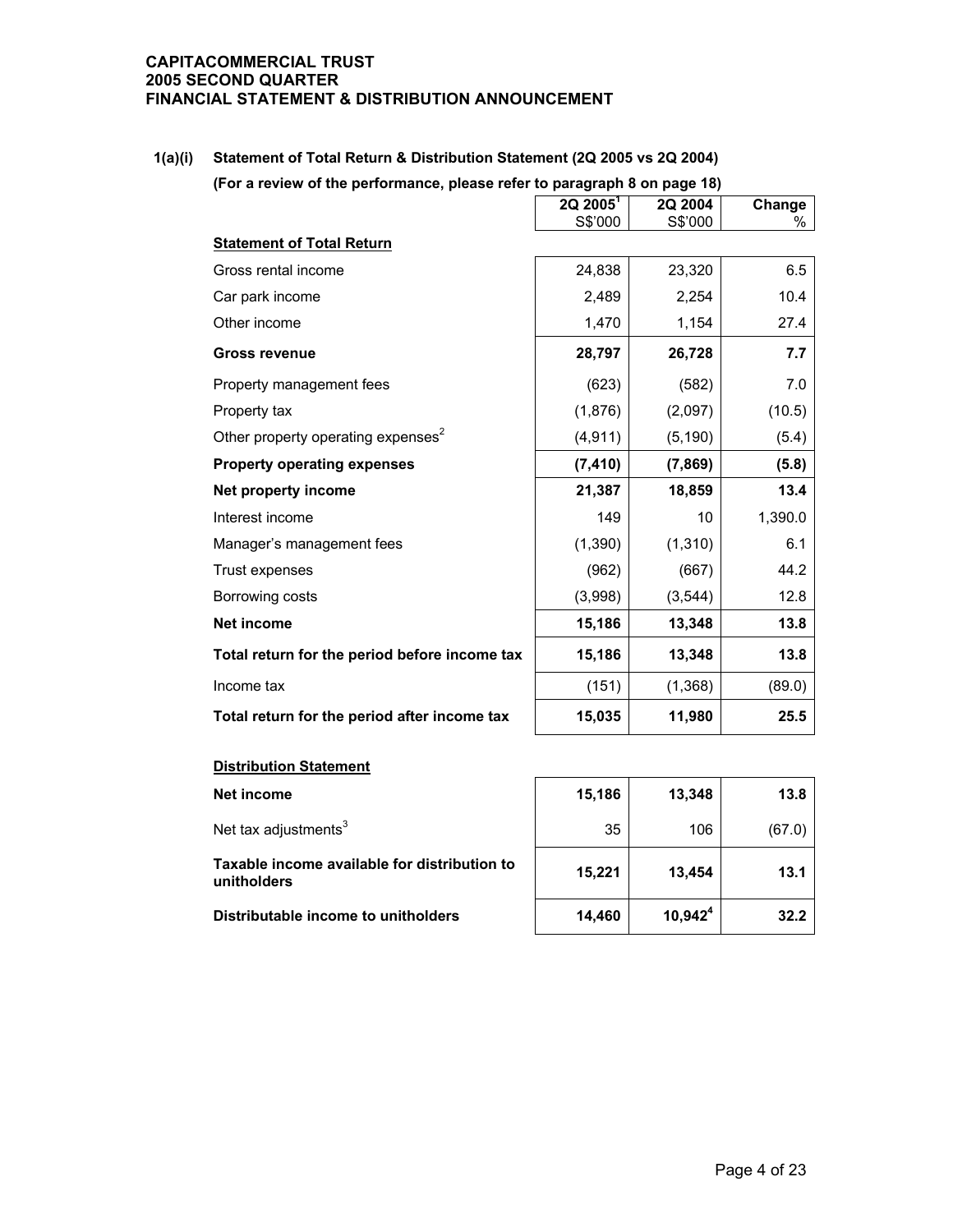#### **Footnotes**

(1) CCT acquired HSBC Building on 29 April 2005.

(2) Included as part of the other property operating expenses are the following:

|                                                        | <b>2Q 2005</b><br>S\$'000 | <b>2Q 2004</b><br>S\$'000 | Change |
|--------------------------------------------------------|---------------------------|---------------------------|--------|
|                                                        |                           |                           |        |
| Depreciation and amortisation                          | 68                        | 38                        | 78.9   |
| Allowance for doubtful debts and bad debts written off | (2)                       | -                         | Nm     |

(3) Included in the net tax adjustments are the following:

|                                             | <b>2Q 2005</b><br>S\$'000 | 2Q 2004<br>S\$'000 | Change  |
|---------------------------------------------|---------------------------|--------------------|---------|
| Non-tax deductible/(chargeable) items :     |                           |                    |         |
| Trustee's fees                              | 64                        | 68                 | (5.9)   |
| Temporary differences and other adjustments | (29)                      | 38                 | (176.3) |
| Net tax adjustments                         | 35                        | 106                | (67.0)  |

(4) The distributable income to unitholders for the period after the *distribution in specie* ie. 15 May 2004 is based on 95% of the taxable income available for distribution to unitholders.

Nm – not meaningful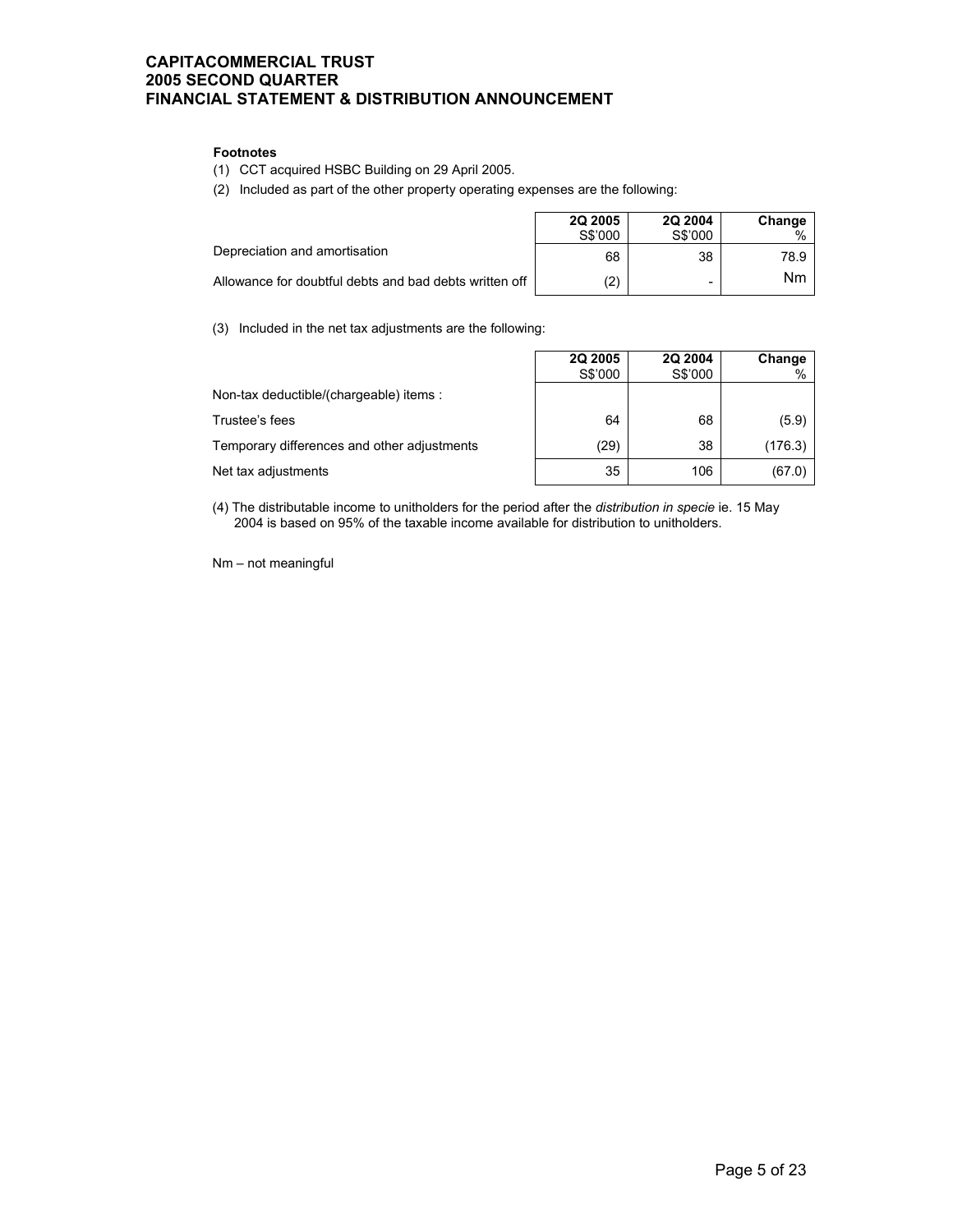### **1(a)(ii) Statement of Total Return & Distribution Statement (1H 2005 vs 1H 2004)**

**(For a review of the performance, please refer to paragraph 8 on page 18)** 

|                                                               | 1H 2005 <sup>1</sup> | 1H 2004 $^{2}$ | Change  |
|---------------------------------------------------------------|----------------------|----------------|---------|
| <b>Statement of Total Return</b>                              | S\$'000              | S\$'000        | %       |
|                                                               |                      |                |         |
| Gross rental income                                           | 48,712               | 31,203         | 56.1    |
| Car park income                                               | 4,856                | 2,948          | 64.7    |
| Other income                                                  | 2,670                | 1,454          | 83.6    |
| <b>Gross revenue</b>                                          | 56,238               | 35,605         | 57.9    |
| Property management fees                                      | (1, 237)             | (785)          | 57.6    |
| Property tax                                                  | (3,908)              | (2,782)        | 40.5    |
| Other property operating expenses <sup>3</sup>                | (9, 841)             | (6,616)        | 48.7    |
| <b>Property operating expenses</b>                            | (14, 986)            | (10, 183)      | 47.2    |
| Net property income                                           | 41,252               | 25,422         | 62.3    |
| Interest income                                               | 275                  | 10             | 2,650.0 |
| Manager's management fees                                     | (2,678)              | (1,786)        | 49.9    |
| Trust expenses                                                | (2,002)              | (808)          | 147.8   |
| Borrowing costs                                               | (7,630)              | (4, 318)       | 76.7    |
| <b>Net income</b>                                             | 29,217               | 18,520         | 57.8    |
| Net realized loss on liquidation of subsidiaries <sup>4</sup> |                      | (2,687)        | (100.0) |
| Total return for the period before income tax                 | 29,217               | 15,833         | 84.5    |
| Income tax <sup>5</sup>                                       | (292)                | (2,409)        | (87.9)  |
| Total return for the period after income tax                  | 28,925               | 13,424         | 115.5   |

### **Distribution Statement**

| Net income                                                  | 29,217 | 18,520     | 57.8   |
|-------------------------------------------------------------|--------|------------|--------|
| Net tax adjustments <sup>6</sup>                            | 43     | 139        | (69.1) |
| Taxable income available for distribution to<br>unitholders | 29,260 | 18.659     | 56.8   |
| Distributable income to unitholders                         | 27,797 | $15,886^7$ | 75.0   |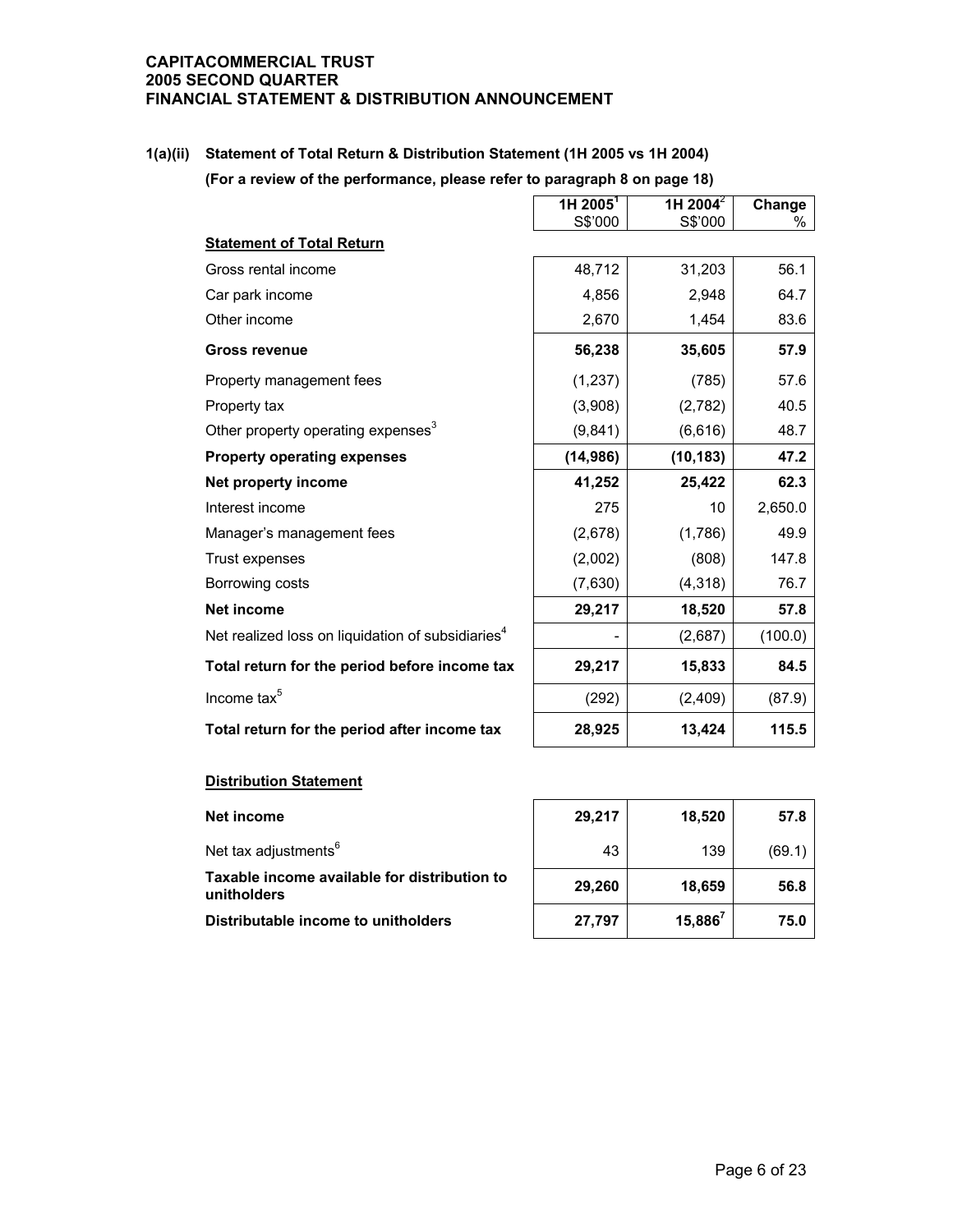#### **Footnotes**

(1) CCT acquired HSBC Building on 29 April 2005.

- (2) CCT was established on 6 February 2004 but the acquisition of the initial seven properties was completed on 1 March 2004. Hence, the income recorded for 1H 2004 relates only to the income for the period of 1 March 2004 to 30 June 2004.
- (3) Included as part of the other property operating expenses are the following:

|                                                        | 1H 2005<br>S\$'000 | 1H 2004<br>S\$'000 | Change<br>$\%$ |
|--------------------------------------------------------|--------------------|--------------------|----------------|
| Depreciation and amortisation                          | 118                | 49                 | 140.8          |
| Allowance for doubtful debts and bad debts written off | (8)                | -                  | Nm             |

- (4) This relates to a write-off of stamp duty paid for transfer of the property companies to CCT.
- (5) The income tax provision for 1 March 2004 to 14 May 2004 (Private trust period) is based on 100% of taxable income as tax transparency applies with effect from 15 May 2004 where income tax is provided for the 5% taxable income withheld and not distributed to unitholders.
- (6) Included in the net tax adjustments are the following:

|                                             | 1H 2005<br>S\$'000 | 1H 2004<br>S\$'000 | Change<br>$\%$ |
|---------------------------------------------|--------------------|--------------------|----------------|
| Non-tax deductible/(chargeable) items :     |                    |                    |                |
| Trustee's fees                              | 125                | 90                 | 38.9           |
| Temporary differences and other adjustments | (82)               | 49                 | (267.3)        |
| Net tax adjustments                         | 43                 | 139                | (69.1)         |

(7) The distributable income to unitholders for the period after the *distribution in specie* ie. 15 May 2004 is based on 95% of the taxable income available for distribution to unitholders.

Nm – not meaningful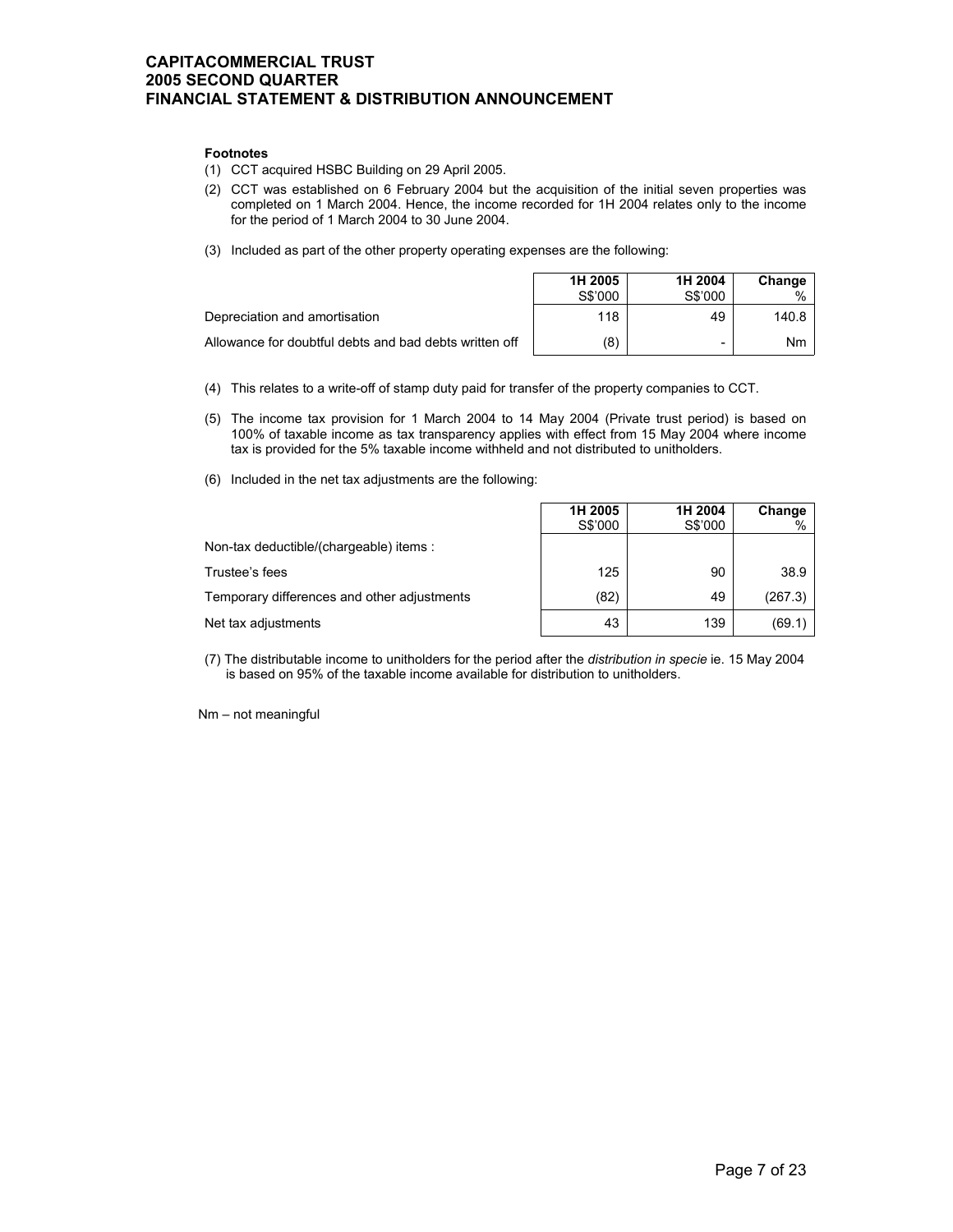#### **1(b)(i) Balance Sheet as at 30 June 2005 vs 31 December 2004**

|                                      | 30 Jun 2005         | 31 Dec 2004 | Change    |
|--------------------------------------|---------------------|-------------|-----------|
|                                      | S\$'000             | S\$'000     | %         |
| <b>Non-current assets</b>            |                     |             |           |
| Plant and equipment                  | 365                 | 430         | (15.1)    |
| Investment properties                | 2,067,2381          | 1,918,200   | 7.8       |
| <b>Total non-current assets</b>      | 2,067,603           | 1,918,630   | 7.8       |
| <b>Current assets</b>                |                     |             |           |
| Trade and other receivables          | $8,242^2$           | 989         | 733.4     |
| Cash and cash equivalents            | $55,537^3$          | $60,254^4$  | (7.8)     |
| <b>Total current assets</b>          | 63,779              | 61,243      | 4.1       |
|                                      |                     |             |           |
| <b>Total assets</b>                  | 2,131,382           | 1,979,873   | 7.7       |
| <b>Current liabilities</b>           |                     |             |           |
| Trade and other payables             | 17,225              | 16,523      | 4.2       |
| Unsecured short term loan            | 76,000 <sup>5</sup> |             | <b>Nm</b> |
| Provision for taxation               | 666                 | 374         | 78.1      |
| <b>Total current liabilities</b>     | 93,891              | 16,897      | 455.7     |
| <b>Non-current liabilities</b>       |                     |             |           |
| Interest-bearing borrowings          | 580,042             | 580,042     | 0.0       |
| Other non-current liabilities        | $11,544^6$          | 9,287       | 24.3      |
| <b>Total non-current liabilities</b> | 591,586             | 589,329     | 0.4       |
| <b>Total liabilities</b>             | 685,477             | 606,226     | 13.1      |
|                                      |                     |             |           |
| <b>Net assets</b>                    | 1,445,905           | 1,373,647   | 5.3       |
| Represented by:                      |                     |             |           |
| <b>Unitholders' funds</b>            | 1,445,905           | 1,373,647   | 5.3       |

#### **Footnotes**

(1) The increase is mainly due to the acquisition of HSBC Building on 29 April 2005.

- (2) The increase is mainly due to the goods and services tax paid for the purchase of HSBC Building which is expected to be refunded.
- (3) This includes the distributable income of S\$27.8 million for the 1H 2005 which will be distributed in August 2005.
- (4) This includes the distributable income of S\$33.5 million for the period of 15 May 2004 to 31 December 2004 which was paid on 28 February 2005.
- (5) The 1-year bridging loan facility was drawn to part finance the acquisition of HSBC Building.
- (6) The increase is primarily due to additional security deposits received.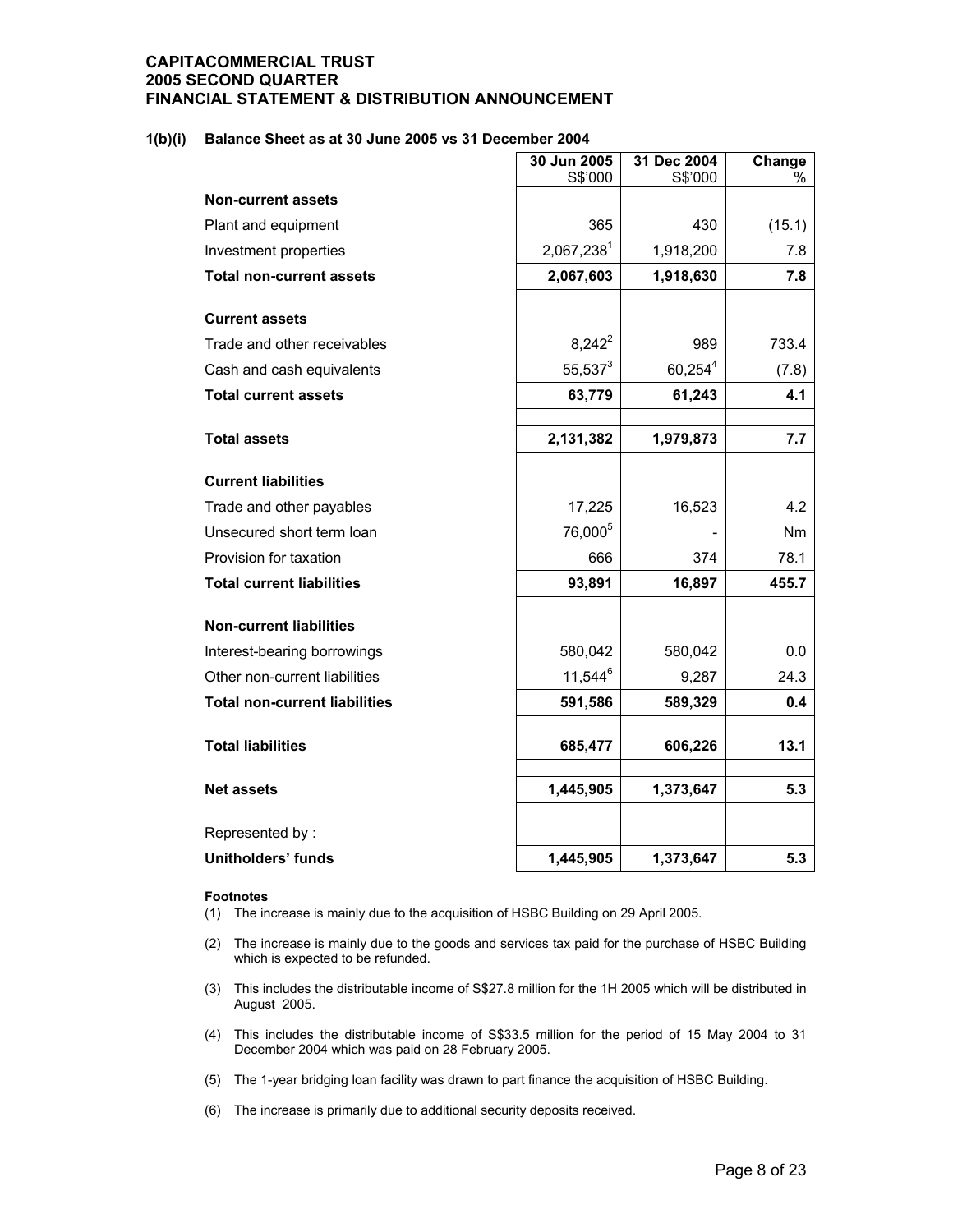#### **1(b)(ii) Aggregate amount of borrowings and debt securities**

|                                                       | 30 Jun 2005<br>S\$'000 | 31 Dec 2004<br>S\$'000 |
|-------------------------------------------------------|------------------------|------------------------|
| <b>Secured borrowings</b>                             |                        |                        |
| Amount repayable after one year                       | 580,042                | 580,042                |
| <b>Unsecured borrowings</b>                           |                        |                        |
| Amount repayable in one year or less, or on<br>demand | 76,000                 |                        |
|                                                       | 656,042                | 580,042                |

#### **Details of any collaterals**

As security for the secured borrowings for the initial seven properties<sup>1</sup> ("Initial Investment Properties"), CCT has granted in favour of the lender the following:

- (i) a mortgage over the Initial Investment Properties;
- (ii) an assignment of the insurance policies relating to the Initial Investment Properties;
- (iii) an assignment of all the rights, interest and title of CCT in relation to each of the Share Sale and Purchase Agreements and Property Sale and Purchase Agreements;
- (iv) an assignment of the agreements relating to the management of the Initial Investment Properties;
- (v) an assignment and charge of the rental proceeds and tenancy agreements of units in the Initial Investment Properties; and
- (vi) a fixed and floating charge over certain assets of CCT relating to the Initial Investment Properties.

#### **Footnotes**

(1) Initial seven properties refer to Capital Tower, 6 Battery Road, Starhub Centre, Robinson Point, Bugis Village, Golden Shoe Car Park and Market Street Car Park.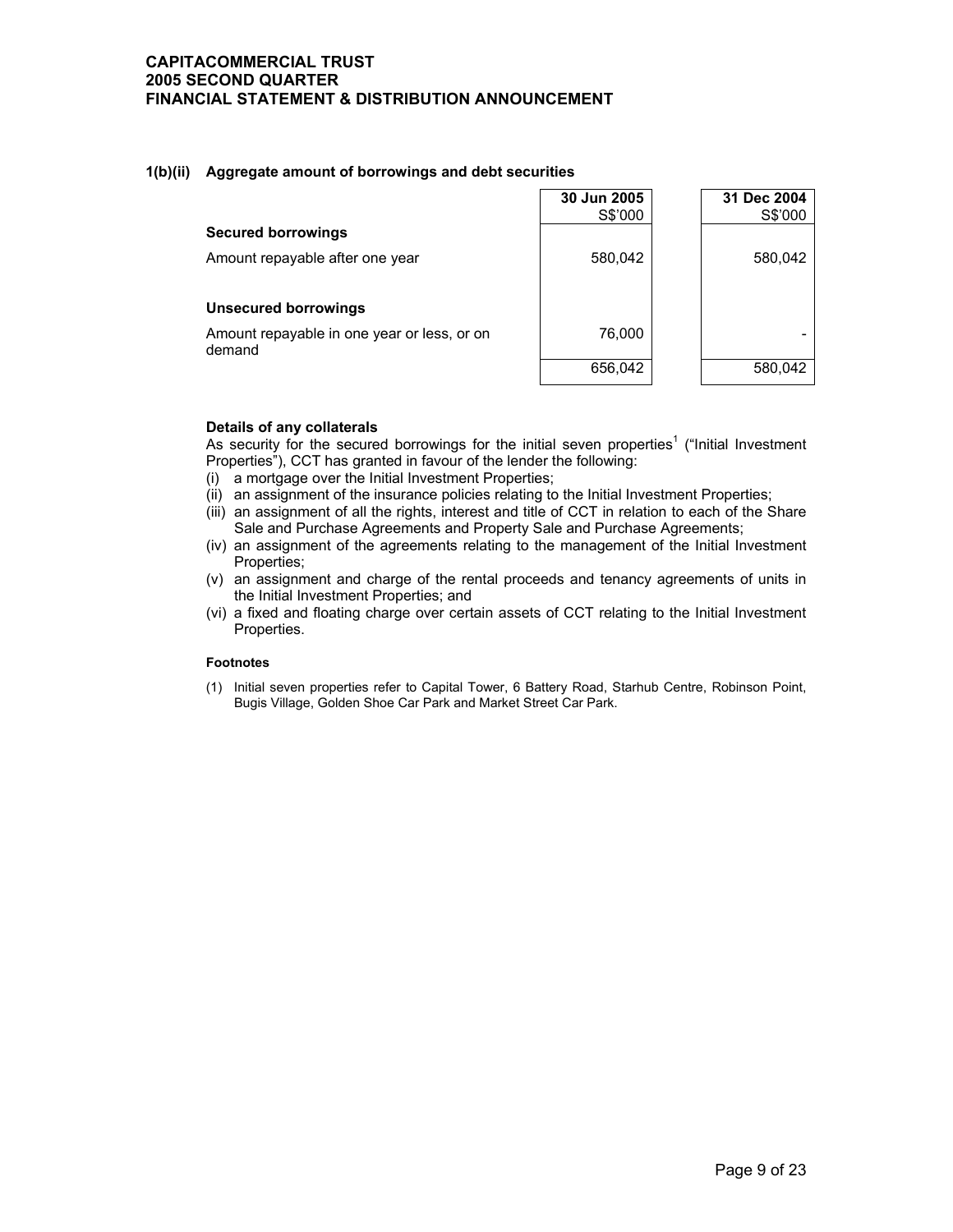### **1(c)(i) Cash flow statement (2Q 2005 vs 2Q 2004)**

|                                                                                    | $2Q$ 2005 <sup>1</sup><br>S\$'000 | 2Q 2004<br>S\$'000 |
|------------------------------------------------------------------------------------|-----------------------------------|--------------------|
| <b>Operating activities</b>                                                        |                                   |                    |
| Net income                                                                         | 15,186                            | 13,348             |
| <b>Adjustment for</b>                                                              |                                   |                    |
| Interest income                                                                    | (149)                             | (10)               |
| Depreciation of plant and equipment                                                | 38                                | 38                 |
| Amortisation of tenancy works                                                      | 30                                |                    |
| Amortisation of rent incentives                                                    | 121                               |                    |
| Allowance for doubtful debts                                                       | (2)                               |                    |
| Borrowing costs                                                                    | 3,998                             | 3,544              |
| Operating income before working capital changes<br>Changes in working capital :    | 19,222                            | 16,920             |
| Trade and other receivables                                                        | (6, 870)                          | 10,624             |
| Trade and other payables                                                           | (1, 150)                          | 5,687              |
| Security deposits                                                                  | 571                               | 71                 |
| <b>Cash generated from operations</b>                                              | 11,773                            | 33,302             |
| Tax paid                                                                           |                                   | (2, 318)           |
| Cash generated from operating activities                                           | 11,773                            | 30,984             |
| <b>Investing activities</b>                                                        |                                   |                    |
| Interest received                                                                  | 149                               | 5                  |
| Purchase of investment property, acquisition charges<br>and subsequent expenditure | (148, 972)                        | (525)              |
| Purchase of plant and equipment                                                    | (5)                               | (3)                |
| Cash flows from investing activities                                               | (148, 828)                        | (523)              |
| <b>Financing activities</b>                                                        |                                   |                    |
| Proceeds from issue of new units                                                   | 78,872                            |                    |
| Interest bearing borrowings                                                        | 76,000                            |                    |
| Issue expenses                                                                     | (2,058)                           | (8, 574)           |
| Distribution to unitholders                                                        |                                   | (9,272)            |
| Interest paid                                                                      | (3, 723)                          | (3, 584)           |
| Cash flows from financing activities                                               | 149,091                           | (21, 430)          |
| Increase in cash and cash equivalents                                              | 12,036                            | 9,031              |
| Cash and cash equivalents at beginning of period                                   | 43,501                            | 23,538             |
| Cash and cash equivalents at end of period                                         | 55,537                            | 32,569             |

#### **Footnotes**

(1) CCT acquired HSBC Building on 29 April 2005.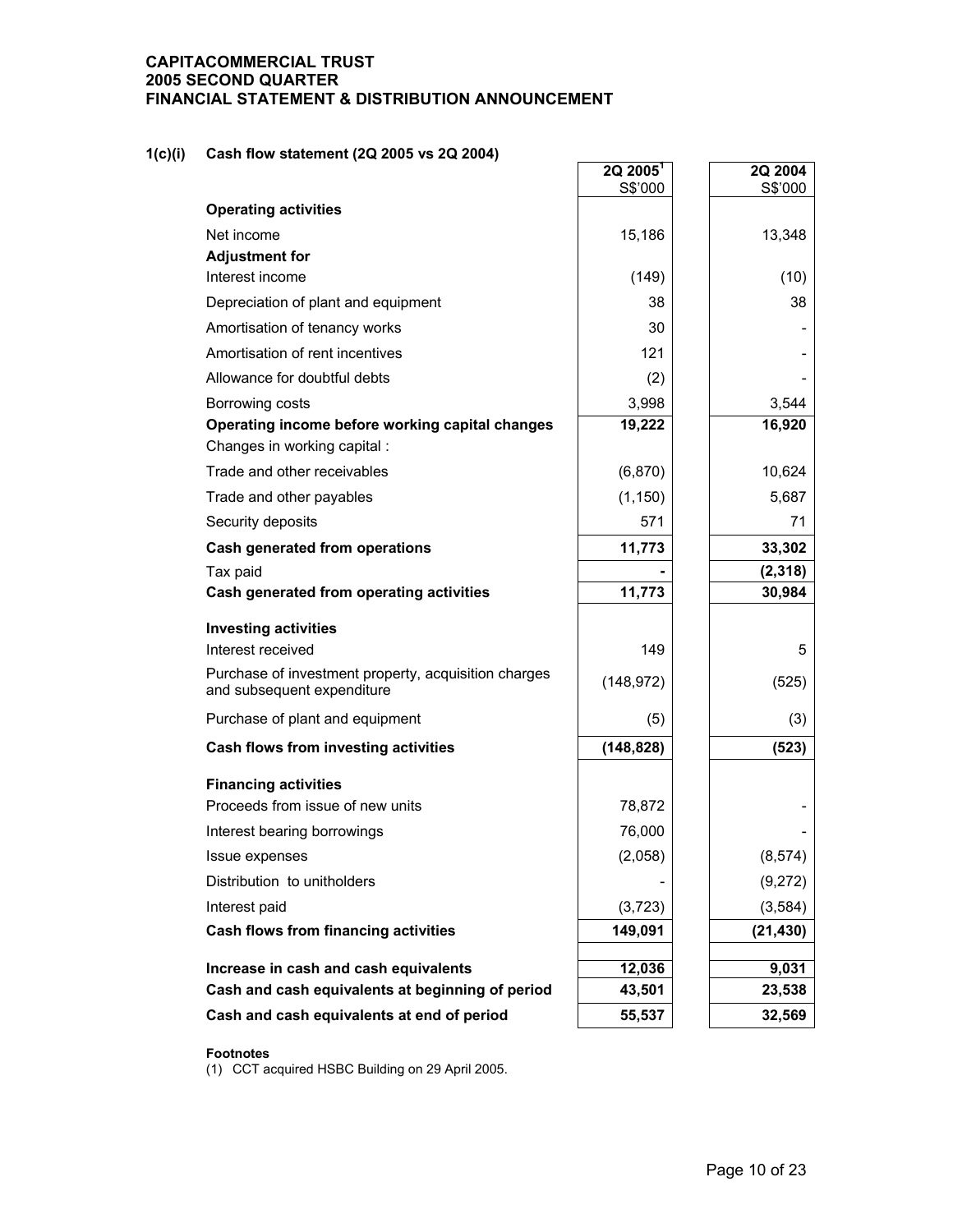### **1(c)(ii) Cash flow statement (1H 2005 vs 1H 2004)**

|                                                                                    | 1H 2005 <sup>1</sup> | 1H 2004    |
|------------------------------------------------------------------------------------|----------------------|------------|
|                                                                                    | S\$'000              | S\$'000    |
| <b>Operating activities</b>                                                        |                      |            |
| Net income<br><b>Adjustment for</b>                                                | 29,217               | $18,520^2$ |
| Interest income                                                                    | (275)                | (10)       |
| Depreciation of plant and equipment                                                | 79                   | 49         |
| Amortisation of tenancy works                                                      | 39                   |            |
| Amortisation of rent incentives                                                    | 199                  |            |
| Allowance for doubtful debts                                                       | (8)                  |            |
| Borrowing costs                                                                    | 7,630                | 4,318      |
| Operating income before working capital changes<br>Changes in working capital :    | 36,881               | 22,877     |
| Trade and other receivables                                                        | (7, 503)             | (2, 245)   |
| Trade and other payables                                                           | 1,124                | 8,035      |
| Security deposits                                                                  | 1,560                | (77)       |
| <b>Cash generated from operations</b>                                              | 32,062               | 28,590     |
| Tax paid                                                                           |                      | (2,318)    |
| Cash generated from operating activities                                           | 32,062               | 26,272     |
| <b>Investing activities</b>                                                        |                      |            |
| Interest received                                                                  | 295                  | 5          |
| Purchase of investment property, acquisition charges<br>and subsequent expenditure | (149, 038)           | (595, 138) |
| Purchase of plant and equipment                                                    | (14)                 | (3)        |
| Net cash inflow from acquisition of subsidiaries                                   |                      | 6,761      |
| Cash flows from investing activities                                               | (148, 757)           | (588, 375) |
| <b>Financing activities</b>                                                        |                      |            |
| Proceeds from issue of new units                                                   | 78,872               | 36,204     |
| Interest bearing borrowings                                                        | 76,000               | 580,042    |
| Issue expenses                                                                     | (2,058)              | (8,589)    |
| Distribution to unitholders                                                        | $(33,481)^3$         | (9,272)    |
| Interest paid                                                                      | (7, 355)             | (3, 713)   |
| Cash flows from financing activities                                               | 111,978              | 594,672    |
| (Decrease)/Increase in cash and cash equivalents                                   | (4, 717)             | 32,569     |
| Cash and cash equivalents at beginning of period                                   | 60,254               |            |
| Cash and cash equivalents at end of period                                         | 55,537               | 32,569     |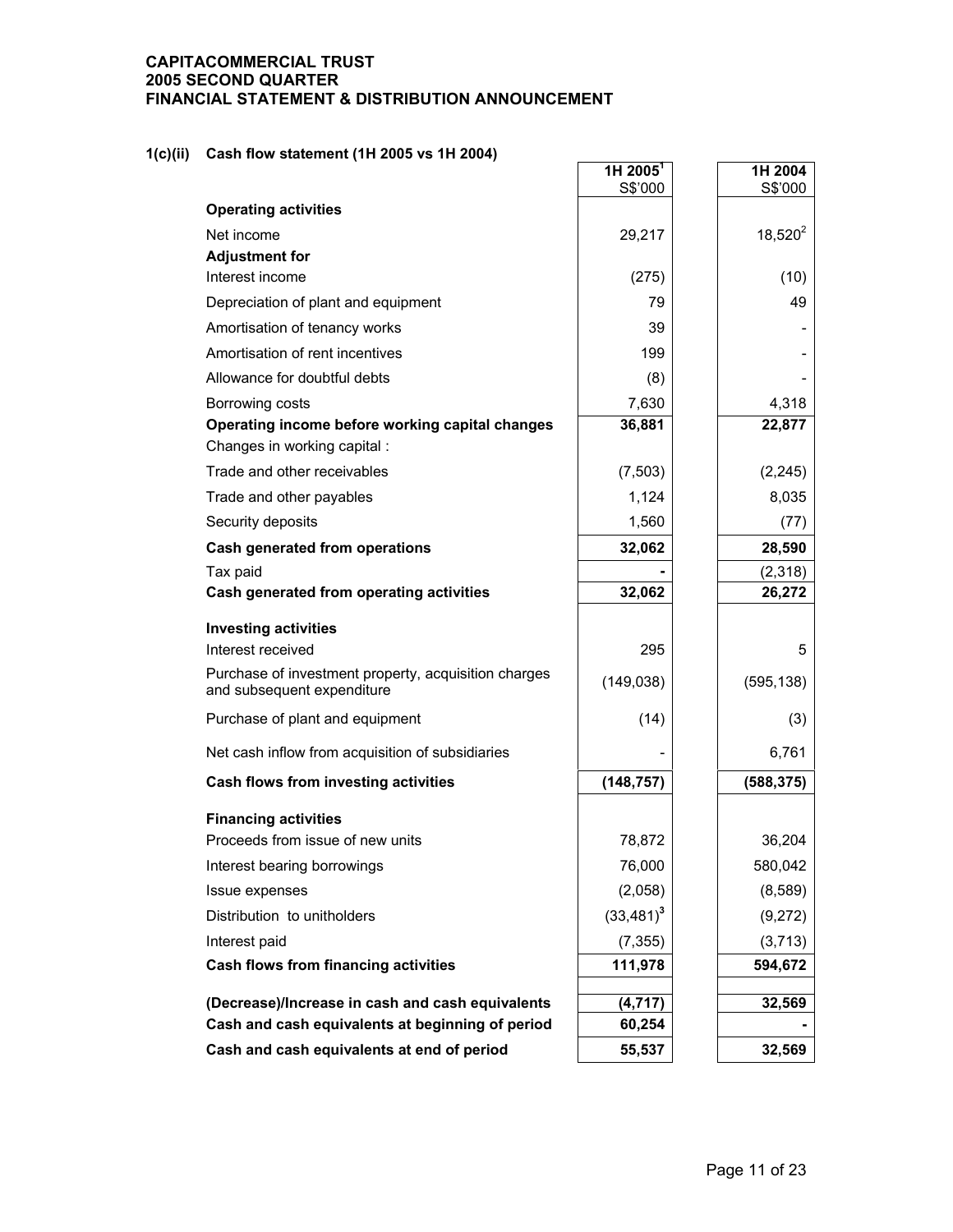#### **Footnotes**

- (1) CCT acquired HSBC Building on 29 April 2005.
- (2) Although CCT was established on 6 February 2004, the acquisition of the properties was completed on 1 March 2004. Consequently, the figures only represent the income from 1 March 2004 to 30 June 2004 as there was no income from 6 February 2004 to 29 February 2004.
- (3) This relates to the distributable income of S\$33.5 million for the period of 15 May 2004 to 31 December 2004 which was paid on 28 February 2005.

#### **1(d)(i) Statement of changes in unitholders' funds (2Q 2005 vs 2Q 2004)**

|                                                                                     | 2Q 2005<br>S\$'000  | 2Q 2004<br>S\$'000 |
|-------------------------------------------------------------------------------------|---------------------|--------------------|
| Balance as at beginning of period                                                   | 1,354,056           | 1,476,550          |
| <b>Operations</b>                                                                   |                     |                    |
| Total return for the period after income tax                                        | 15,035              | 11,980             |
| Net increase in net assets resulting from operations                                | 15,035              | 11,980             |
| Unitholders' transactions                                                           |                     |                    |
| Creation of new units                                                               | 78,872 <sup>1</sup> |                    |
| Issue expenses                                                                      | $(2,058)^2$         | (11, 967)          |
| Distribution to unitholders                                                         |                     | (9,272)            |
| Net increase / (decrease) in net assets resulting<br>from unitholders' transactions | 76,814              | (21, 239)          |
| Total increase / (decrease) in net assets                                           | 91,849              | (9, 259)           |
| Balance as at end of period                                                         | 1,445,905           | 1,467,291          |

#### **Footnotes**

- (1) 57.2 million new units were issued on 29 April 2005 to part finance the acquisition of HSBC Building.
- (2) This comprises mainly the underwriting and selling commissions and other issue expenses relating to the equity fund raising exercise for the acquisition of HSBC Building.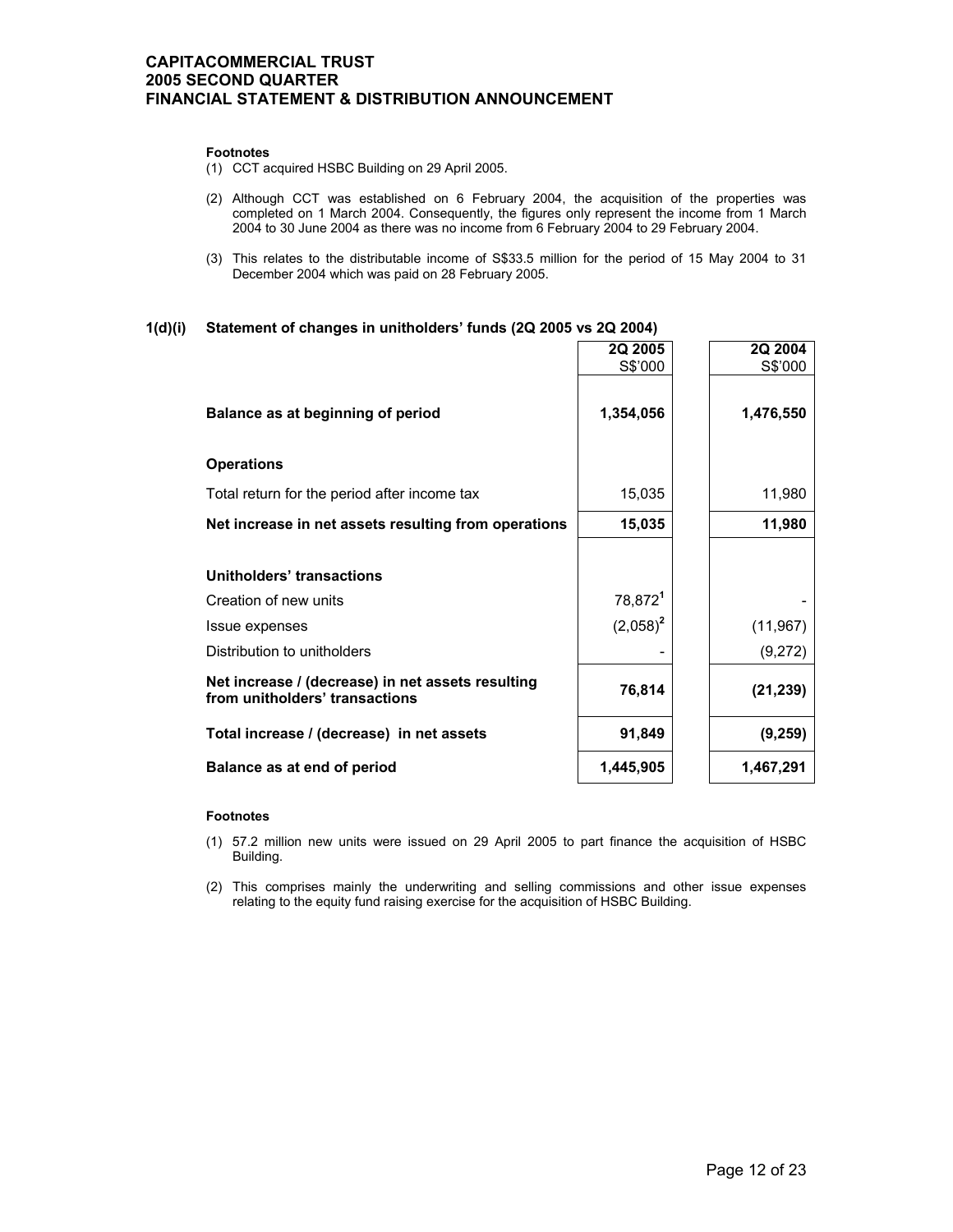#### **1(d)(ii) Statement of changes in unitholders' funds (1H 2005 vs 1H 2004)**

|                                                                        | 1H 2005<br>S\$'000  | 1H 2004<br>S\$'000 |
|------------------------------------------------------------------------|---------------------|--------------------|
|                                                                        |                     |                    |
| Balance as at beginning of period                                      | 1,373,647           |                    |
|                                                                        |                     |                    |
| <b>Operations</b>                                                      |                     |                    |
| Total return for the period after income tax                           | 28,925              | $13,424^1$         |
| Net increase in net assets resulting from operations                   | 28,925              | 13,424             |
|                                                                        |                     |                    |
| <b>Unitholders' transactions</b>                                       |                     |                    |
| Creation of new units                                                  | 78,872 <sup>2</sup> | 1,475,145          |
| Issue expenses                                                         | $(2,058)^3$         | (12,006)           |
| Distribution to unitholders                                            | (33, 481)           | (9,272)            |
| Net increase in net assets resulting from<br>unitholders' transactions | 43,333              | 1,453,867          |
| Total increase in net assets                                           | 72,258              | 1,467,291          |
| Balance as at end of period                                            | 1,445,905           | 1,467,291          |

#### **Footnotes**

- (1) Although CCT was established on 6 February 2004, the acquisition of the properties was completed on 1 March 2004. Consequently, the figures only represent the income from 1 March 2004 to 30 June 2004 as there was no income from 6 February 2004 to 29 February 2004.
- (2) 57.2 million new units were issued on 29 April 2005 to part finance the acquisition of HSBC Building.
- (3) This comprises mainly the underwriting and selling commissions and other issue expenses relating to the equity fund raising exercise for the acquisition of HSBC Building.

#### **1(e)(i) Details of any change in the units (2Q 2005 vs 2Q 2004)**

|                                                                            | 2Q 2005<br><b>Units</b> | 2Q 2004<br>Units |
|----------------------------------------------------------------------------|-------------------------|------------------|
| Balance as at beginning of period                                          | 839,116,700             | 839,116,700      |
| Issue of new units:<br>- part settlement for the purchase of HSBC Building | 57,154,000              |                  |
| Balance as at end of period                                                | 896,270,700             | 839,116,700      |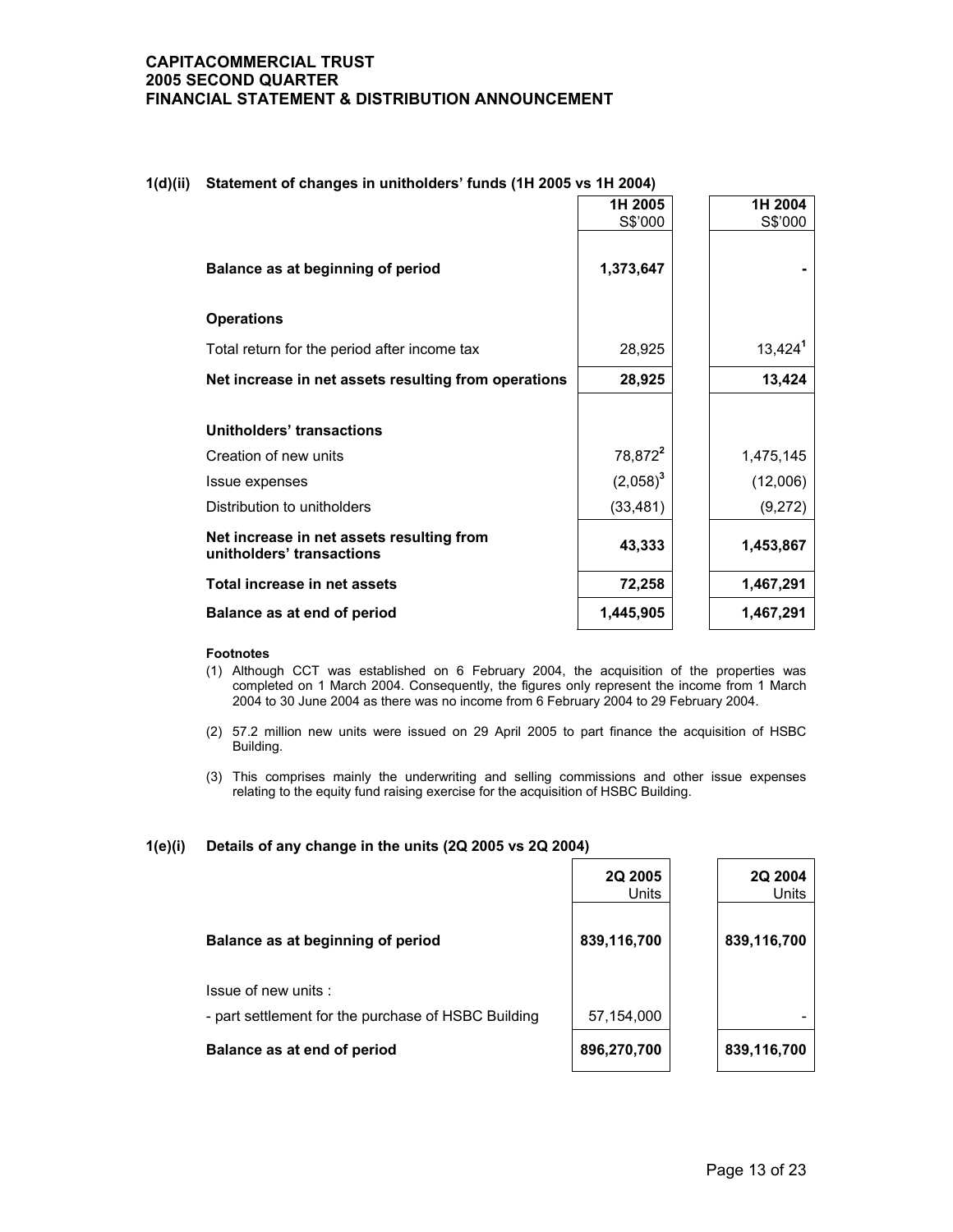#### **1(e)(ii) Details of any change in the units (1H 2005 vs 1H 2004)**

|                                                                                                                         | 1H 2005<br>Units | 1H 2004<br>Units |
|-------------------------------------------------------------------------------------------------------------------------|------------------|------------------|
| Balance as at beginning of period                                                                                       | 839,116,700      |                  |
| Issue of new units:                                                                                                     |                  |                  |
| - settlement for the purchase of shares of property<br>companies                                                        |                  | 764,369,254      |
| - part settlement for the purchase of 6 Battery Road                                                                    |                  | 54.153.274       |
| - for cash for the payment of issue and establishment<br>expenses, stamp duty and other acquisition related<br>expenses |                  | 20,594,172       |
| - part settlement for the purchase of HSBC Building                                                                     | 57,154,000       |                  |
| Balance as at end of period                                                                                             | 896,270,700      | 839,116,700      |

**2 Whether the figures have been audited, or reviewed and in accordance with which standard (eg. The Singapore Standard on Auditing 910 (Engagement to Review Financial Statements), or an equivalent standard)** 

The figures have not been audited nor reviewed by our auditors.

- **3 Where the figures have been audited or reviewed, the auditor's report (including any qualifications or emphasis of matter)**  Not applicable.
- **4 Whether the same accounting policies and methods of computation as in the issuer's most recent audited annual financial statements have been complied**  The accounting policies and methods of computation applied in the financial statements for the current reporting period are consistent with the audited financial statements for the year ended 31 December 2004.
- **5 If there are any changes in the accounting policies and methods of computation, including any required by an accounting standard, what has changed, as well as the reasons for, and the effect of, the change**  Nil.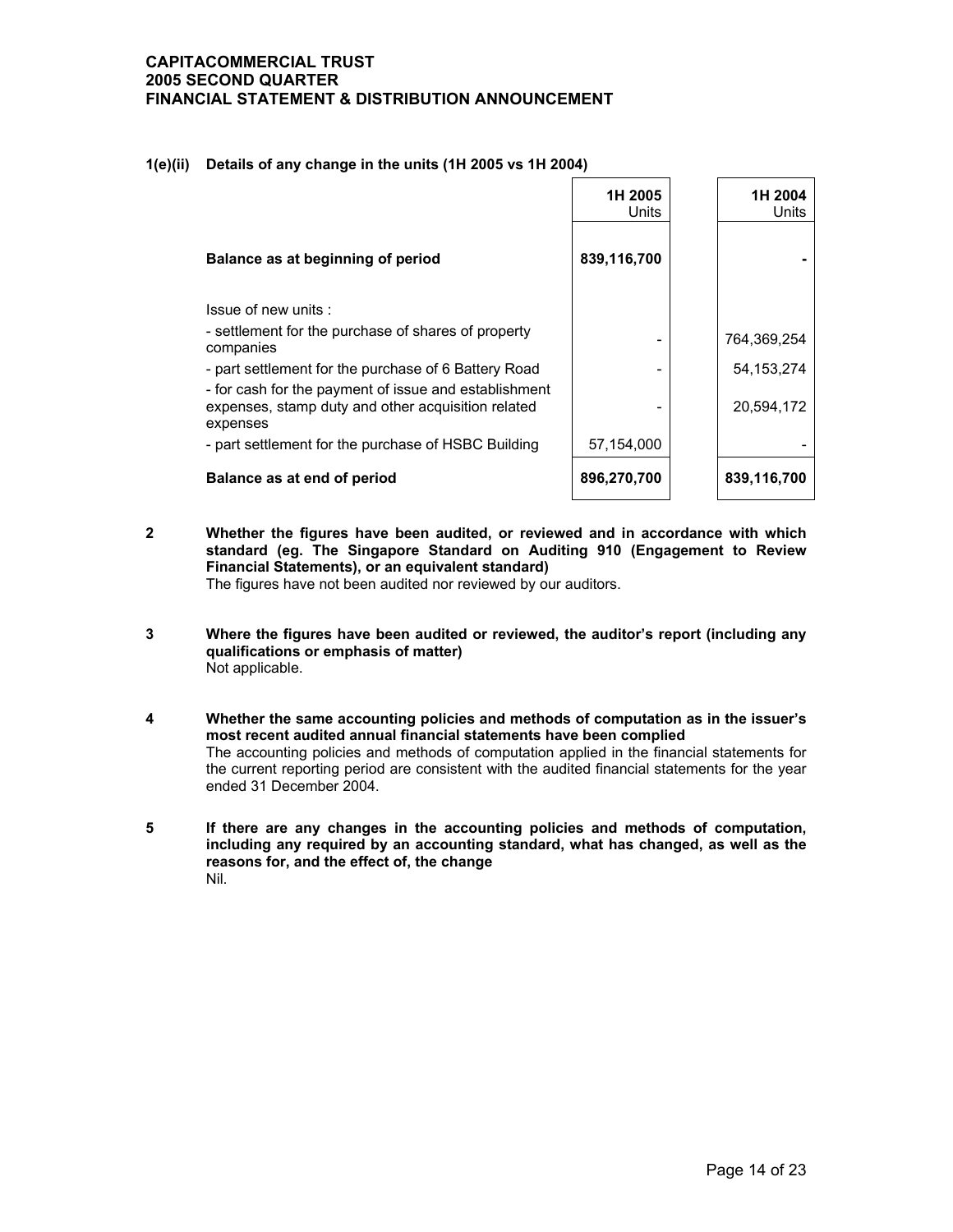### **6 Earnings per unit ("EPU") and distribution per unit ("DPU") for the financial period**

 In computing the EPU, the weighted average number of units as at the end of each period is used for the computation.

 In computing the DPU, the number of units as at the end of each period is used for the computation.

|                                                                                                      | <b>2Q 2005</b>      | 2Q 2004        |
|------------------------------------------------------------------------------------------------------|---------------------|----------------|
| Number of units on issue at end of period                                                            | 896,270,700         | 839,116,700    |
| Weighted average number of units as at end of period<br>Earnings per unit (EPU)                      | 878,684,854         | 839,116,700    |
| Based on the weighted average number of units as at<br>end of period<br>Based on fully diluted basis | 1.71¢<br>$1.71\phi$ | 1.43¢<br>1.43¢ |
| Distribution per unit (DPU)                                                                          |                     |                |
| Based on the number of units as at end of period                                                     | 1.65¢               | 1.30c          |

The diluted EPU is the same as the basic EPU as there are no significant dilutive instruments in issue during the period.

|                                                                      | 1 Jan to 28 Apr<br>2005 | 29 Apr to 30<br><b>Jun 2005</b> | 1H 2005           |
|----------------------------------------------------------------------|-------------------------|---------------------------------|-------------------|
| Number of units on issue at end of period                            | 839,116,700             | 896,270,700                     | 896.270.700       |
| Weighted average number of units as at<br>end of period              | 839,116,700             | 896.270.700                     | 859,010,081       |
| Earnings per unit (EPU)                                              |                         |                                 |                   |
| Based on the weighted average number of<br>units as at end of period | 2.23 <sub>c</sub>       | 1.14c                           | 3.37 <sub>¢</sub> |
| Based on fully diluted basis                                         | 2.23 <sub>c</sub>       | 1.14c                           | 3.37 <sub>¢</sub> |
| Distribution per unit (DPU)                                          |                         |                                 |                   |
| Based on the number of units as at end of<br>period                  | 2.15c                   | 1.09 <sub>c</sub>               | 3.24 <sub>c</sub> |

The diluted EPU is the same as the basic EPU as there are no significant dilutive instruments in issue during the period.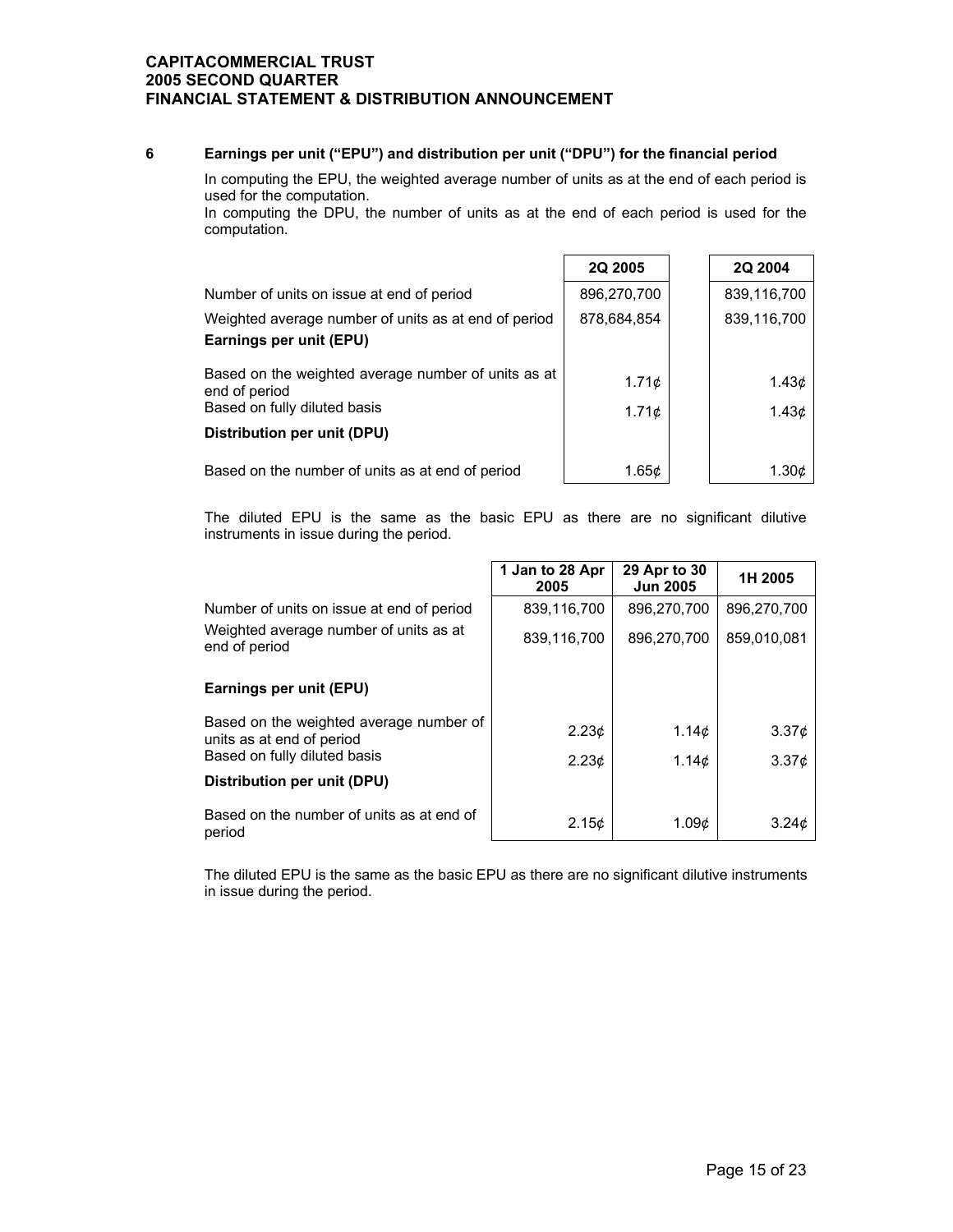|                                                                      | <b>Private Trust</b><br>(6 Feb to 14<br>May 2004) | <b>Public Trust</b><br>$(15$ May to<br>30 Jun 2004) | 1H 2004 <sup>1</sup> |
|----------------------------------------------------------------------|---------------------------------------------------|-----------------------------------------------------|----------------------|
| Number of units on issue at end of period                            | 839,116,700                                       | 839,116,700                                         | 839,116,700          |
| Weighted average number of units as at<br>end of period              | 839,116,700                                       | 839,116,700                                         | 839,116,700          |
| Earnings per unit (EPU)                                              |                                                   |                                                     |                      |
| Based on the weighted average number of<br>units as at end of period | 0.78 <sub>c</sub>                                 | 0.81 <sub>c</sub>                                   | 1.59¢                |
| Based on fully diluted basis                                         | 0.78 <sub>c</sub>                                 | 0.81 <sub>c</sub>                                   | 1.59c                |
| Distribution per unit (DPU)                                          |                                                   |                                                     |                      |
| Based on the number of units as at end of<br>period                  | 1.10 <sub>c</sub>                                 | 0.79c                                               | 1.89 <sub>c</sub>    |

The diluted EPU is the same as the basic EPU as there are no significant dilutive instruments in issue during the period.

#### **Footnotes**

(1) Although CCT was established on 6 February 2004, the acquisition of the properties was completed on 1 March 2004. Consequently, the figures only represent the income from 1 March 2004 to 30 June 2004 as there was no income from 6 February 2004 to 29 February 2004.

#### **7 Net asset value ("NAV") backing per unit based on issued units at the end of the period**

|                                                                              | 30 Jun 2005 | 31 Dec 2004 |
|------------------------------------------------------------------------------|-------------|-------------|
| NAV per unit                                                                 | \$1.61      | \$1.64      |
| Adjusted NAV per unit (excluding the<br>distributable income to unitholders) | \$1.58      | \$1.60      |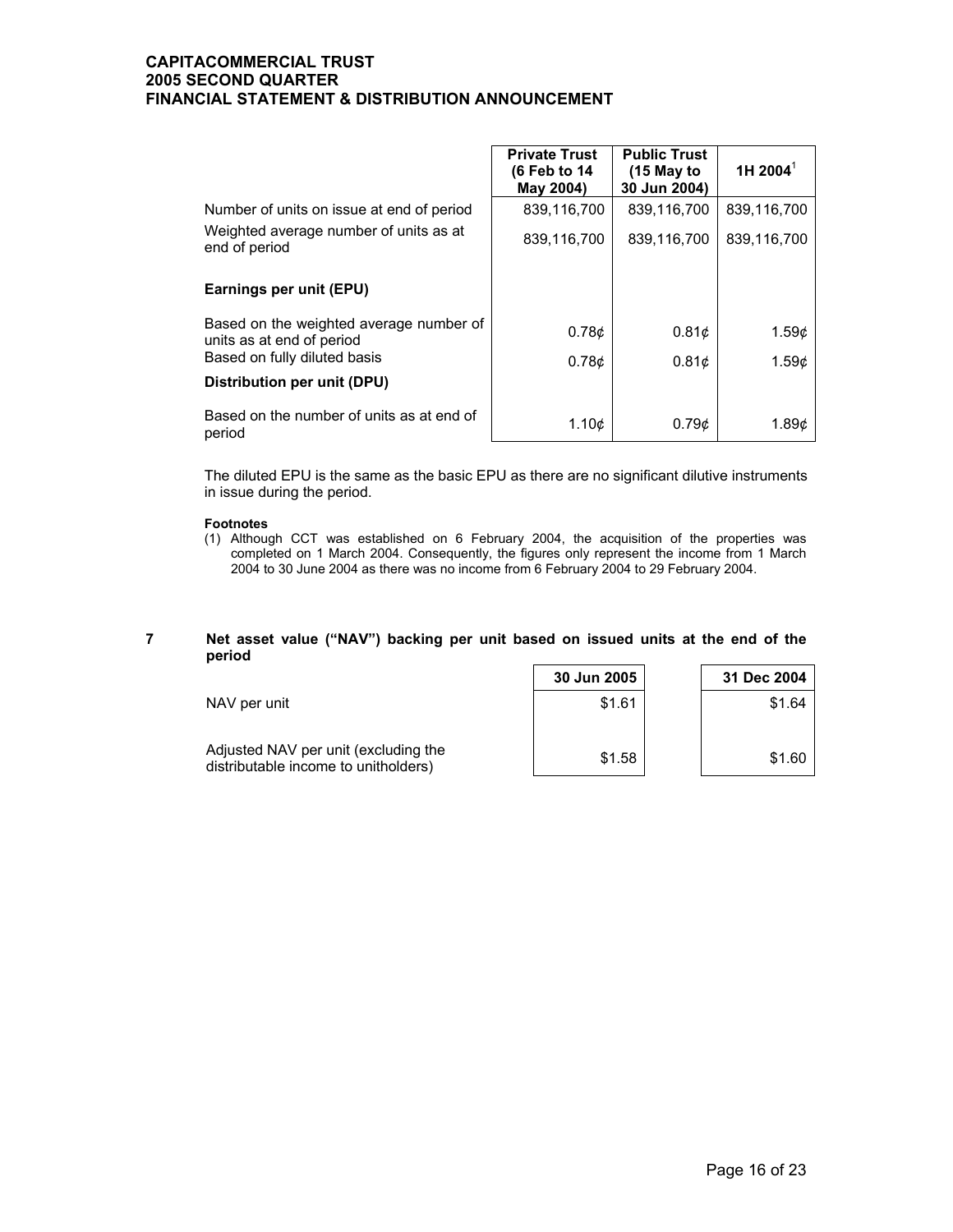### **8 Review of the performance**

|                                                         | 2Q 2005  | 2Q 2004  | 1H 2005  | 1H 2004 <sup>T</sup> |
|---------------------------------------------------------|----------|----------|----------|----------------------|
| <b>Statement of Total Return</b>                        | S\$'000  | S\$'000  | S\$'000  | S\$'000              |
| Gross revenue                                           | 28,797   | 26,728   | 56,238   | 35,605               |
| Property operating expenses                             | (7, 410) | (7, 869) | (14,986) | (10, 183)            |
| Net property income                                     | 21,387   | 18,859   | 41,252   | 25,422               |
| Other Income                                            | 149      | 10       | 275      | 10                   |
| Manager's management fees                               | (1,390)  | (1, 310) | (2,678)  | (1,786)              |
| Trust expense                                           | (962)    | (667)    | (2,002)  | (808)                |
| Borrowing costs                                         | (3,998)  | (3, 544) | (7,630)  | (4, 318)             |
| Net income                                              | 15,186   | 13,348   | 29,217   | 18,520               |
| Net realized loss on liquidation of<br>subsidiaries $2$ |          |          |          | (2,687)              |
| Total return for the period before<br>income tax        | 15,186   | 13,348   | 29,217   | 15,833               |
| Income tax                                              | (151)    | (1,368)  | (292)    | (2,409)              |
| Total return for the period after income<br>tax         | 15,035   | 11,980   | 28,925   | 13,424               |

#### **Distribution Statement**

| Net income                                                  | 15,186            | 13,348 | 29,217            | 18,520      |
|-------------------------------------------------------------|-------------------|--------|-------------------|-------------|
| Net tax adjustments                                         | 35                | 106    | 43                | 139         |
| Taxable income available for distribution<br>to unitholders | 15,221            | 13,454 | 29,260            | 18,659      |
| Distributable income to unitholders                         | 14,460            | 10,942 | 27,797            | 15,886      |
| Earnings per unit (cents)                                   | 1.71 <sub>c</sub> | 1.69¢  | 3.37 <sub>c</sub> | 1.59¢       |
| Distribution per unit (cents)                               | 1.65c             | 1.60¢  | 3.24 <sub>c</sub> | 1.89 $\phi$ |

#### **Footnotes**

(1) Although CCT was established on 6 February 2004, the acquisition of the properties was completed on 1 March 2004. Consequently, the figures only represent the income from 1 March 2004 to 30 June 2004 as there was no income from 6 February 2004 to 29 February 2004.

(2) This relates to a write-off of stamp duty paid for transfer of the property companies to CCT.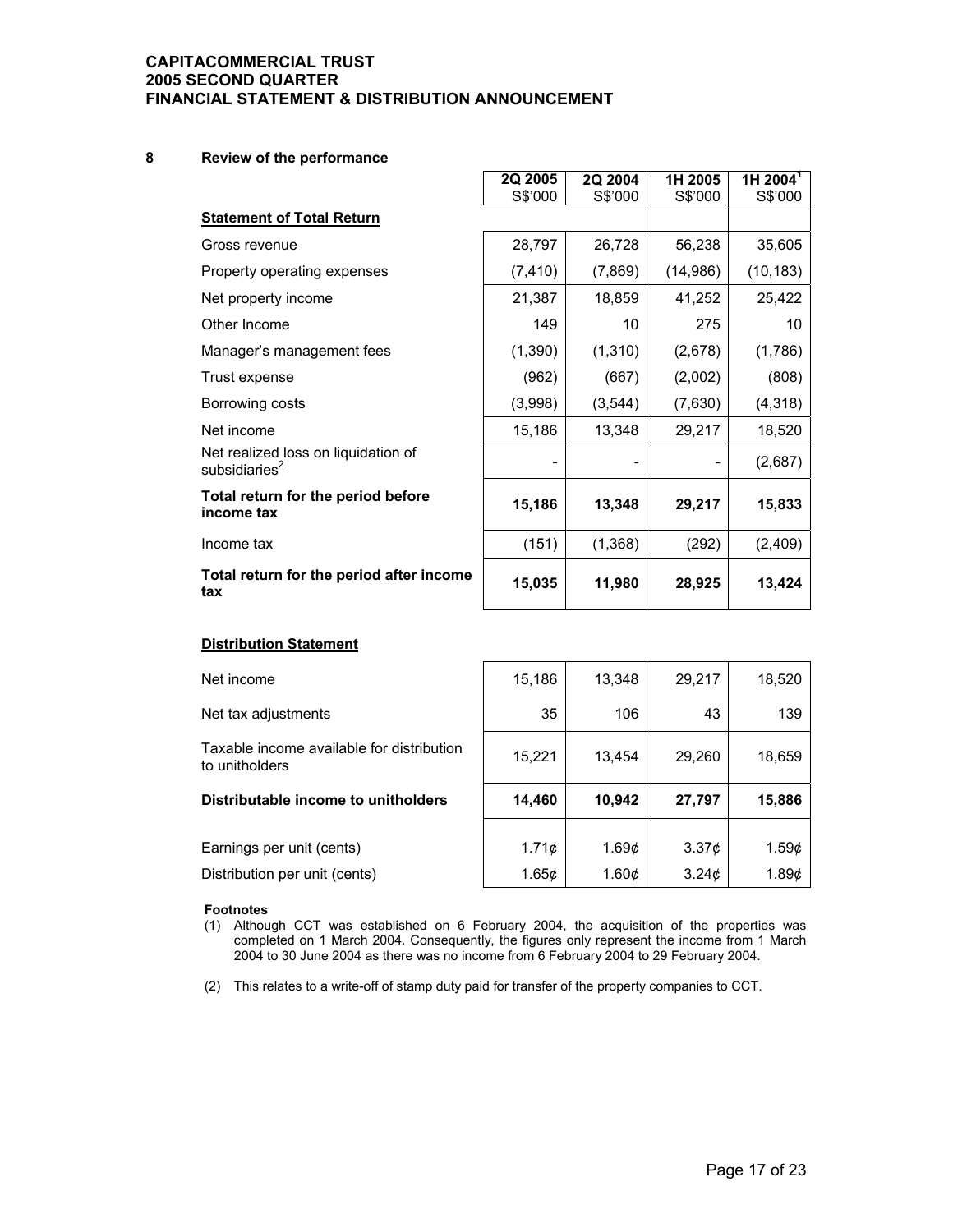#### **Review of performance 2Q 2005 vs 2Q 2004**

 Gross revenue for 2Q 2005 is higher than 2Q 2004 by S\$2.1 million or 7.7%. This is mainly due to additional revenue of S\$1.4 million derived from the acquisition of HSBC Building for the period from 29 April 2005 to 30 June 2005. Also, higher car park income and tenant recoveries were achieved for most of the buildings.

The property operating expenses are lower in 2Q 2005 by \$0.5 million or 5.8% due to lower property tax from vacancy refunds and lower maintenance expense.

Trust expenses are higher in 2Q 2005 by \$0.3 million or 44.2% due to higher professional fees, unitholders' expenses and central registry expenses incurred as a public listed REIT. For 2Q 2004, CCT was only a privately held trust till 14 May 2004 and there was no requirement for such expenses.

Borrowing costs are higher in 2Q 2005 by \$0.5 million or 12.8% due to additional borrowings of S\$76.0 million incurred to part finance the acquisition of HSBC Building on 29 April 2005.

#### **Review of performance 1H 2005 vs 1H 2004**

 The comparison of 1H 2005 vs 1H 2004's performance is not meaningful as CCT has no income from 6 February 2004 to 29 February 2004 and the income recorded relates only to 1 March 2004 to 30 June 2004.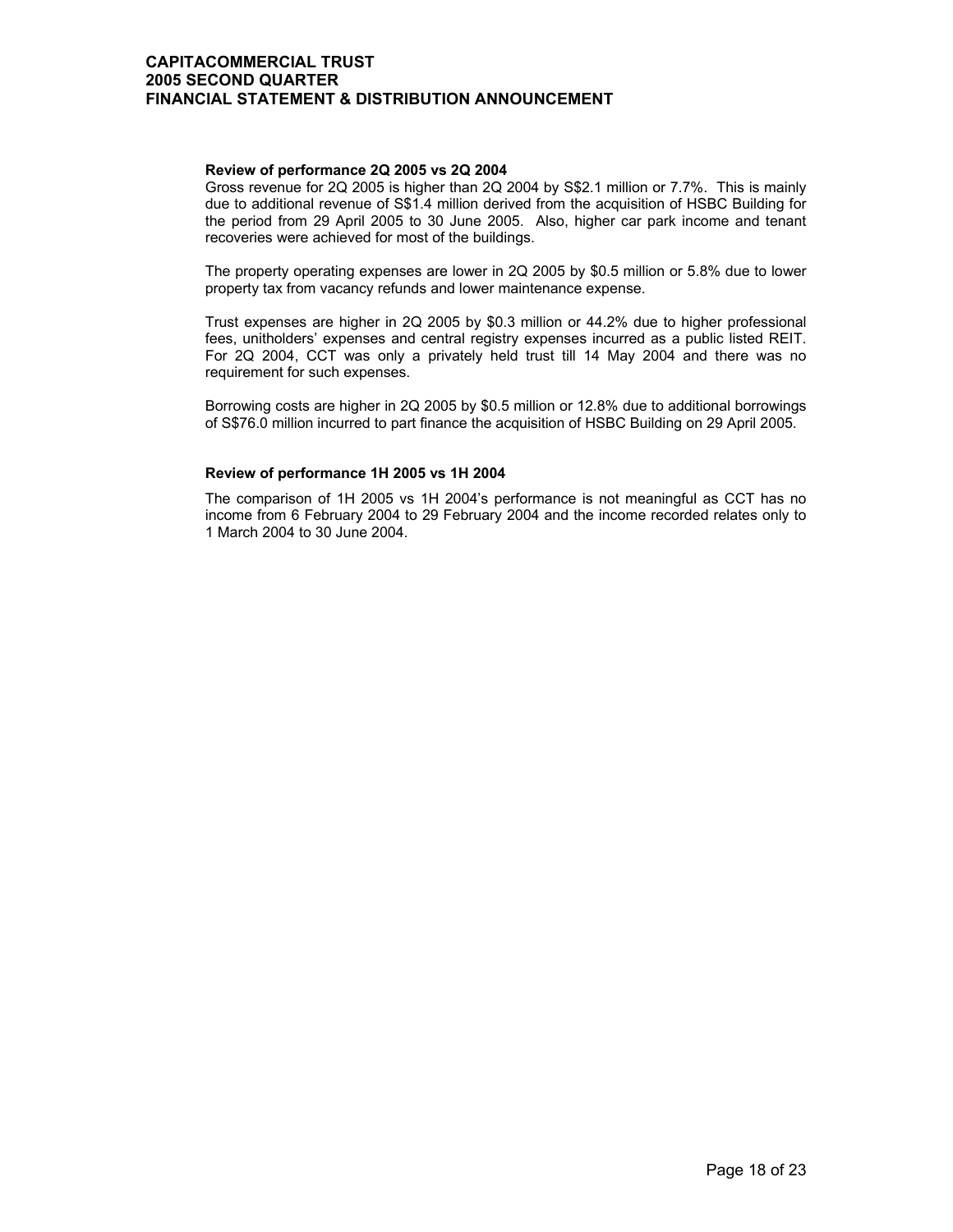**9 Variance between the forecast or prospectus statement (if disclosed previously) and the actual results** 

### **9(i) Statement of Total Return (Actual vs Forecast 29 April to 30 June 2005)**

|                                                                                 | <b>Actual</b><br>29 Apr to | Forecast <sup>1</sup><br>29 Apr to |        |
|---------------------------------------------------------------------------------|----------------------------|------------------------------------|--------|
|                                                                                 | 30 Jun<br>2005             | 30 Jun<br>2005                     | Change |
|                                                                                 | S\$'000                    | S\$'000                            | $\%$   |
| Gross rental income                                                             | 17,456                     | 17,301                             | 0.9    |
| Car park income                                                                 | 1,697                      | 1,436                              | 18.1   |
| Other income                                                                    | 1,053                      | 745                                | 41.3   |
| Gross revenue                                                                   | 20,206                     | 19,482                             | 3.7    |
| Property management fees                                                        | (420)                      | (401)                              | 4.7    |
| Property tax                                                                    | (1, 389)                   | (1, 398)                           | (0.6)  |
| Other property operating expenses                                               | (3, 579)                   | (3, 442)                           | 4.0    |
| <b>Property operating expenses</b>                                              | (5, 388)                   | (5, 241)                           | 2.8    |
| Net property income                                                             | 14,818                     | 14,241                             | 4.1    |
| Interest income                                                                 | 105                        | 86                                 | 22.1   |
| Manager's management fees                                                       | (960)                      | (933)                              | 2.9    |
| Trust expenses                                                                  | (779)                      | (488)                              | 59.6   |
| Borrowing costs                                                                 | (2,868)                    | (2, 855)                           | 0.5    |
| <b>Net income</b>                                                               | 10,316                     | 10,051                             | 2.6    |
| Net tax adjustments                                                             | (49)                       | (86)                               | (43.0) |
| Taxable income available for distribution to<br>unitholders                     | 10,267                     | 9,965                              | 3.0    |
| Distributable Income to unitholders based on<br>payout of 95% of taxable income | 9,754                      | 9,467                              | 3.0    |
|                                                                                 |                            |                                    |        |
| Distribution per unit (in cents)                                                |                            |                                    |        |
| For the period                                                                  | 1.09 <sub>¢</sub>          | 1.06¢                              | 2.8    |
| <b>Annualised</b>                                                               | 6.32¢                      | 6.14¢                              | 2.9    |

#### **Footnotes**

(1) The forecast is based on management's forecast for the period 29 April 2005 to 30 June 2005. This, together with the forecast for the period 1 July 2005 to 31 December 2005, is the forecast shown in the Offer Information Statement dated 21 April 2005 for the equity fund raising to acquire HSBC Building.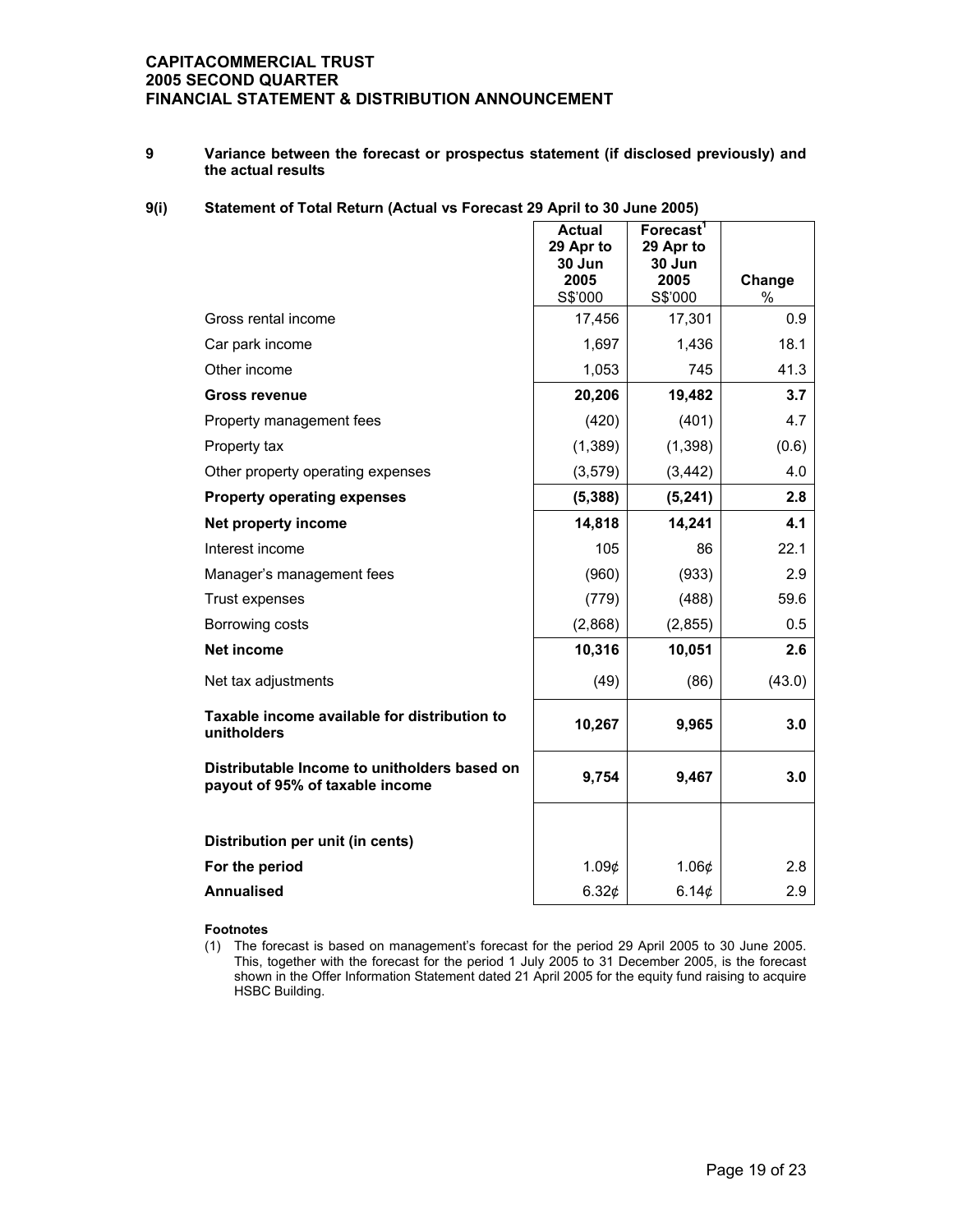# **9(ii) Breakdown of total gross revenue (by property)**

|                            | <b>Actual</b><br>29 Apr to 30<br><b>Jun 2005</b><br>S\$'000 | Forecast <sup>1</sup><br>29 Apr to 30<br><b>Jun 2005</b><br>S\$'000 | Change<br>% |
|----------------------------|-------------------------------------------------------------|---------------------------------------------------------------------|-------------|
| <b>Capital Tower</b>       | 7,222                                                       | 6,980                                                               | 3.5         |
| 6 Battery Road             | 5,345                                                       | 5,199                                                               | 2.8         |
| Starhub Centre             | 1,944                                                       | 1,816                                                               | 7.0         |
| Robinson Point             | 1,005                                                       | 993                                                                 | 1.2         |
| <b>Bugis Village</b>       | 1,307                                                       | 1,291                                                               | 1.2         |
| Golden Shoe Car Park       | 1,346                                                       | 1,203                                                               | 11.9        |
| Market Street Car Park     | 647                                                         | 610                                                                 | 6.1         |
| <b>HSBC Building</b>       | 1,390                                                       | 1,390                                                               | 0.0         |
| <b>Total gross revenue</b> | 20,206                                                      | 19,482                                                              | 3.7         |

#### **Footnotes**

(1) The forecast is based on management's forecast for the period 29 April 2005 to 30 June 2005. This, together with the forecast for the period 1 July 2005 to 31 December 2005, is the forecast shown in the Offer Information Statement dated 21 April 2005 for the equity fund raising to acquire HSBC Building.

# **9(iii) Breakdown of net property income (by property)**

|                           | <b>Actual</b><br>29 Apr to 30<br><b>Jun 2005</b><br>S\$'000 | Forecast <sup>1</sup><br>29 Apr to 30<br><b>Jun 2005</b><br>S\$'000 | Change<br>% |
|---------------------------|-------------------------------------------------------------|---------------------------------------------------------------------|-------------|
| <b>Capital Tower</b>      | 5,176                                                       | 4,947                                                               | 4.6         |
| 6 Battery Road            | 4,002                                                       | 3,766                                                               | 6.3         |
| <b>Starhub Centre</b>     | 1,165                                                       | 1,155                                                               | 0.9         |
| Robinson Point            | 644                                                         | 633                                                                 | 1.7         |
| <b>Bugis Village</b>      | 1,034                                                       | 1,032                                                               | 0.2         |
| Golden Shoe Car Park      | 919                                                         | 889                                                                 | 3.4         |
| Market Street Car Park    | 497                                                         | 438                                                                 | 13.5        |
| <b>HSBC Building</b>      | 1,381                                                       | 1,381                                                               | 0.0         |
| Total net property income | 14,818                                                      | 14,241                                                              | 4.1         |

#### **Footnotes**

(1) The forecast is based on management's forecast for the period 29 April 2005 to 30 June 2005. This, together with the forecast for the period 1 July 2005 to 31 December 2005, is the forecast shown in the Offer Information Statement dated 21 April 2005 for the equity fund raising to acquire HSBC Building.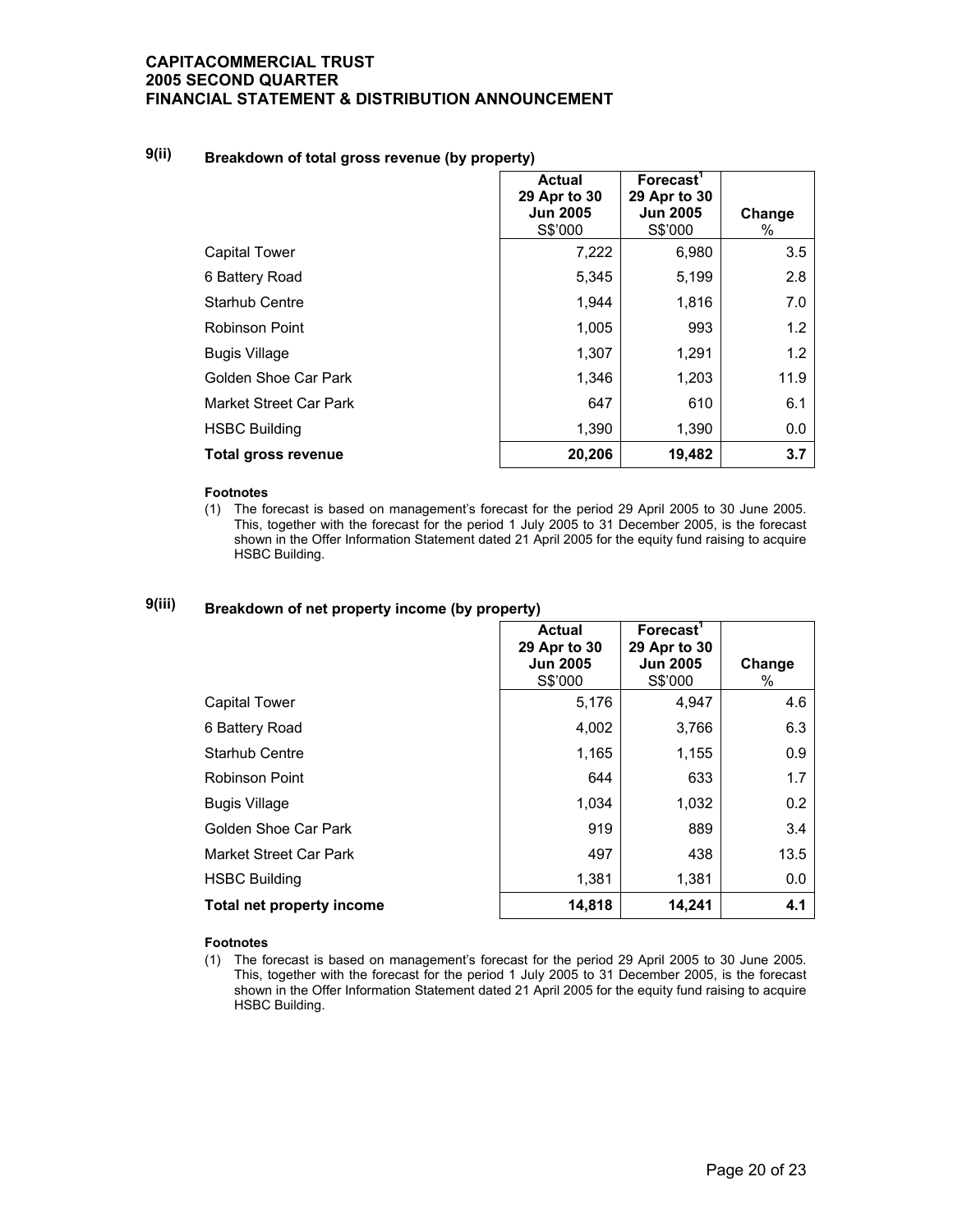#### **Review of the performance**

 Gross revenue increased by S\$0.7 million or 3.7% over the forecast. This is mainly due to increased contribution from car park revenue and tenant recoveries as well as increase from higher rental rates achieved against forecast.

Actual property operating expenses are higher than forecast by S\$0.1 million or 2.8% due to higher marketing expense and maintenance works.

The trust expenses are higher by S\$0.3 million due to provision of higher unitholders' expenses and professional fees.

#### **10 Commentary on the competitive conditions of the industry in which the group operates and any known factors or events that may effect the group in the next reporting period and the next 12 months**

 The Singapore economy picked up in the second quarter of 2005, dispelling fears of a possible recession after a lacklustre first quarter. Advanced estimates by MTI indicate that GDP grew by a much stronger-than-expected 3.9% in the second quarter of 2005, compared to the same period last year. On a quarter-on-quarter seasonally adjusted annualised basis, the real GDP expanded by 12.3%, the strongest in almost two years.

With renewed economic optimism, the office leasing market in the first half of 2005 remained strong, extending gains from 2004. While recovery of the office property market in 2004 was mainly limited to the prime office sub-market, market recovery in the first half of 2005 became more broad-based, generated by a wider spectrum of office tenants such as professional services, asset management, hedge funds and selective enterprises in the manufacturing sector. More MNCs and banking and financial institutions have also expanded or set up new services in Singapore, fuelled by a more sustained economic growth

According to CB Richard Ellis, prime office rents continued their upward movement in the second quarter of 2005, averaging at S\$4.70 per square foot per month, an increase of 6.8% from the fourth quarter of 2004. This may be due in part to more competitive bidding by tenants for the tightening supply of quality office space. Based on URA data, islandwide office occupancy reached 85% in first quarter 2005 from 82.2% a year ago.

The award of the Business and Financial Centre (BFC) site at \$381 psf over gross floor area is 31% higher than the \$290 psf paid for the nearby One Raffles Quay site in 2001. This indicates aggressive capital and rental growth assumptions by the top bidder. The improved market sentiment bodes well for the prime office property market, which has experienced rental growth of about 17.5% since first quarter 2004.

#### **Outlook for 2005**

 The manager of CapitaCommercial Trust is confident to achieve more than the annualised forecast distribution per unit of 6.22 cents per unit for the period 29 April 2005 to 31 December 2005 (as stated in the Offer Information Statement dated 21 April 2005).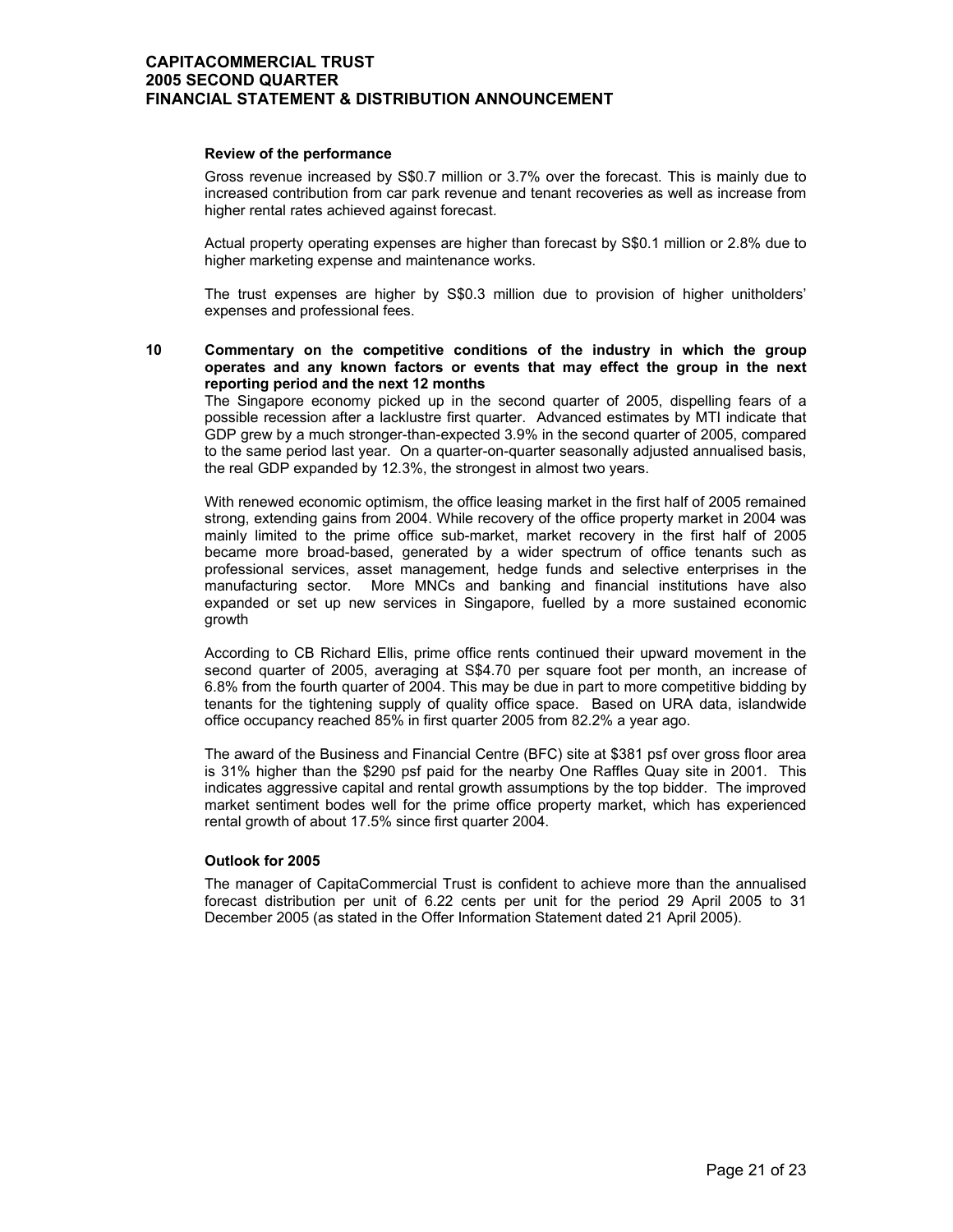#### **11 Distributions**

#### **11(a) Current financial period**

Any distributions declared for the current financial period? Yes.

| Name of distribution<br>Distribution type<br>Distribution rate | Distribution for 1 January 2005 to 30 June 2005<br>Income<br>CapitaComm: 3.24 cents per unit (representing period<br>from 1 January 2005 to 30 June 2005)<br>CapitaComm A: 1.09 cents per unit (representing period<br>from 29 April 2005 to 30 June 2005)                                                                                                                                                                                                                                                                                                                                                                  |
|----------------------------------------------------------------|-----------------------------------------------------------------------------------------------------------------------------------------------------------------------------------------------------------------------------------------------------------------------------------------------------------------------------------------------------------------------------------------------------------------------------------------------------------------------------------------------------------------------------------------------------------------------------------------------------------------------------|
| Par value of units<br>Tax rate                                 | Not meaningful<br>Qualifying investors and individuals (other than those who<br>hold their units through a partnership) will generally<br>receive pre-tax distributions. These distributions are<br>exempt from tax in the hands of individuals unless such<br>distributions are derived through a Singapore partnership<br>or from the carrying on of a trade, business or profession.<br>Qualifying foreign non-individual investors will receive their<br>distributions after deduction of tax at the rate of 10%.<br>All other investors will receive their distributions after<br>deduction of tax at the rate of 20%. |
| Books closure date                                             | 1 August 2005                                                                                                                                                                                                                                                                                                                                                                                                                                                                                                                                                                                                               |
| Date payable                                                   | 29 August 2005                                                                                                                                                                                                                                                                                                                                                                                                                                                                                                                                                                                                              |

**The CapitaComm A stock counter will be merged with the main stock counter, CapitaComm, once units under both stock counters commenced trading on an "ex" basis at 9.00 a.m. on Thursday, 28 July 2005.**

#### **11(b) Corresponding period of the preceding financial period**

Any distributions declared for the corresponding period of the immediate preceding financial period? No.

### **12 If no distribution has been declared/recommended, a statement to that effect**  NA